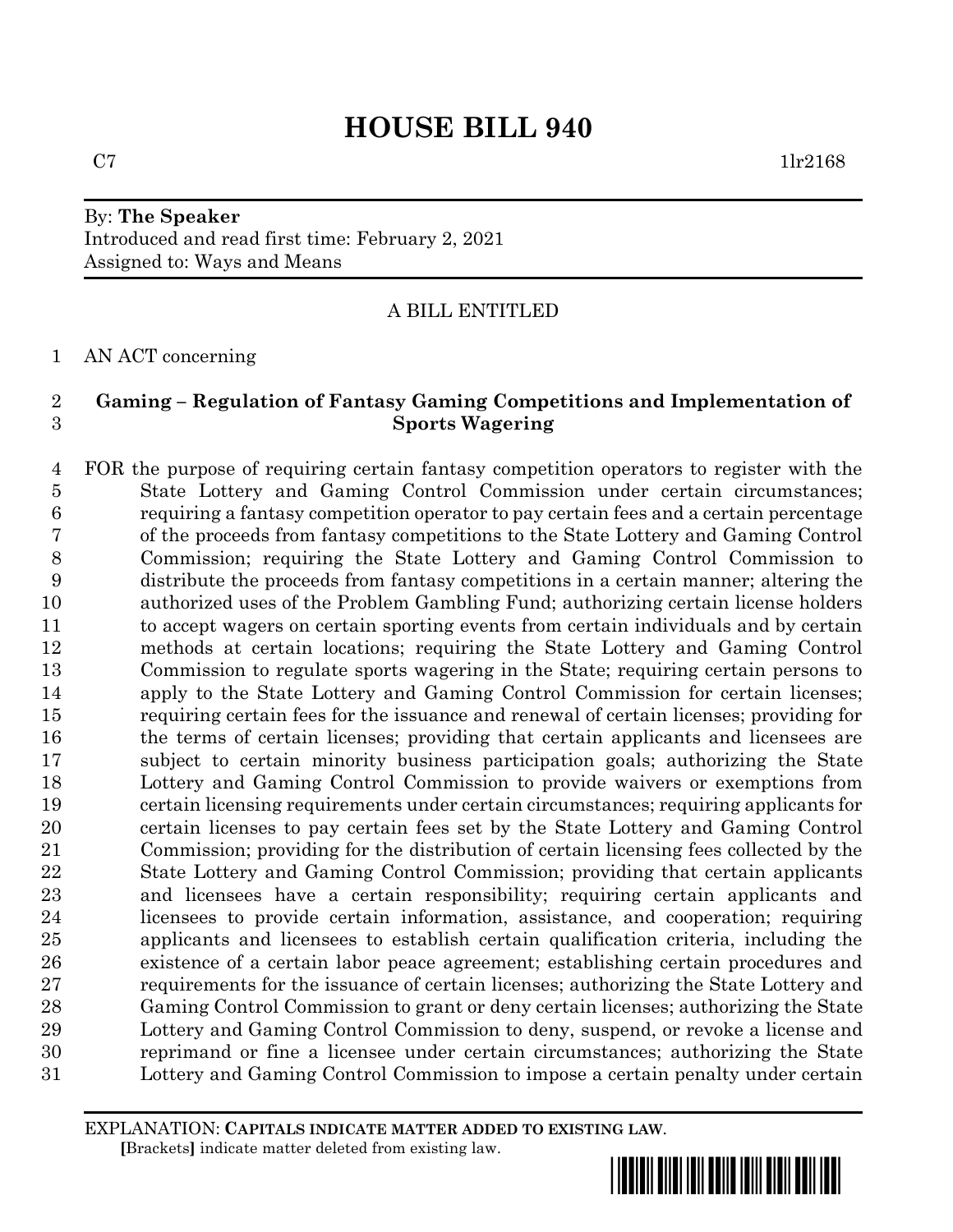circumstances; authorizing certain sports wagering licensees to enter into certain agreements for the operation of online sports wagering; providing that an individual may register for online sports wagering either in person or online; prohibiting certain individuals from making a wager and certain sports wagering licensees from accepting a wager from certain individuals; requiring certain sports wagering licensees to establish certain procedures, provide certain safeguards, and report certain information to the State Lottery and Gaming Control Commission; authorizing the State Lottery and Gaming Control Commission to prohibit certain types or forms of wagering or certain individuals from wagering at the request of certain interested parties under certain circumstances; requiring the State Lottery and Gaming Control Commission to respond to certain requests from certain interested parties by a certain time; providing for the accounting and distribution of certain sports wagering proceeds and certain unclaimed winning wagers; requiring the State Lottery and Gaming Control Commission to adopt certain regulations; requiring the State Lottery and Gaming Control Commission to report annually to the Governor and the General Assembly on certain matters on or before a certain date; establishing a Sports Wagering Application Review Commission, its membership, and certain eligibility requirements for membership; providing for certain reimbursements and staffing; authorizing the Sports Wagering Application Review Commission to award not more than a certain number of certain sports wagering licenses; requiring the State Lottery and Gaming Control Commission and the Sports Wagering Application Review Commission, in consultation with certain entities, to evaluate a certain study of the sports wagering industry, make a certain determination relating to certain business participation in the sports wagering industry, evaluate certain race–neutral programs and other methods, and adopt certain regulations; providing for the termination of the Sports Wagering Application Review Commission; authorizing the Governor to reconstitute the Sports Wagering Application Review Commission under certain circumstances; requiring a certain certification agency, in consultation with the Office of the Attorney General and the Governor's Office of Small, Minority, and Women Business Affairs, to initiate a certain analysis; requiring a certain certification agency to submit a certain report to the Legislative Policy Committee on or before a certain date; declaring the intent of the General Assembly; making conforming changes; defining certain terms; and generally relating to wagering on fantasy competitions and sporting events.

- BY renumbering
- Article State Government
- Section 9–1D–01(b) and 9–1D–01(c), respectively
- to be Section 9–1D–02 and 9–1D–05, respectively
- Annotated Code of Maryland
- (2014 Replacement Volume and 2020 Supplement)
- BY repealing and reenacting, without amendments,
- Article Education
- Section 5–219(b)
- Annotated Code of Maryland
- (2018 Replacement Volume and 2020 Supplement)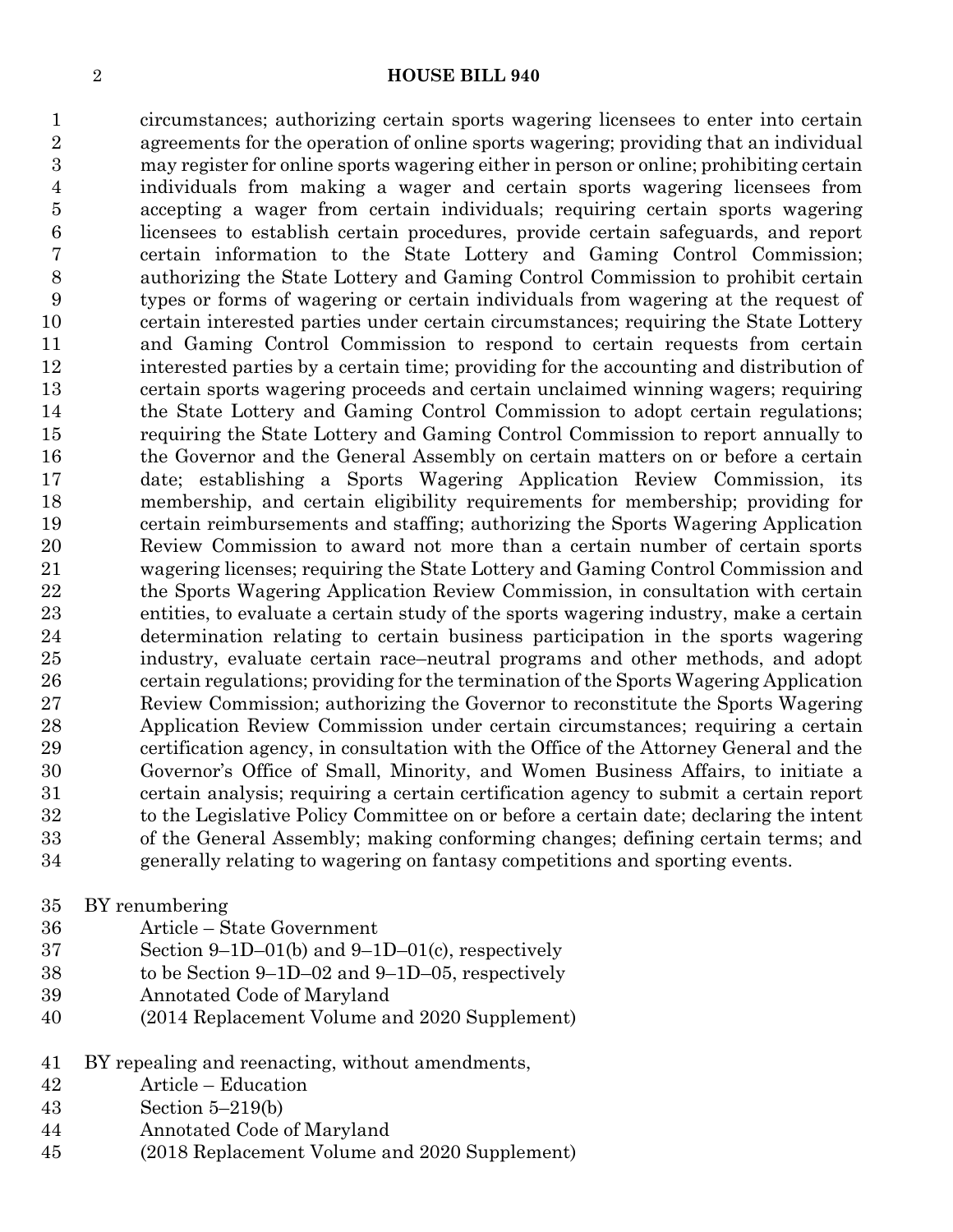- BY repealing and reenacting, with amendments,
- Article Education
- Section 5–219(f)
- Annotated Code of Maryland
- (2018 Replacement Volume and 2020 Supplement)
- BY repealing and reenacting, without amendments,
- Article State Government
- 8 Section 9–1A–01(a) and  $(k)$
- Annotated Code of Maryland
- (2014 Replacement Volume and 2020 Supplement)
- BY repealing and reenacting, with amendments,
- Article State Government
- Section 9–1A–03, 9–1A–33(b), and 9–1D–01(a)
- Annotated Code of Maryland
- (2014 Replacement Volume and 2020 Supplement)
- BY repealing and reenacting, with amendments,
- Article State Government
- Section 9–1D–02 and 9–1D–05
- Annotated Code of Maryland
- (2014 Replacement Volume and 2020 Supplement)
- (As enacted by Section 1 of this Act)
- BY adding to
- Article State Government
- Section 9–1D–03 and 9–1D–04; and 9–1E–01 through 9–1E–15 to be under the new subtitle "Subtitle 1E. Sports Wagering"
- Annotated Code of Maryland
- (2014 Replacement Volume and 2020 Supplement)

 SECTION 1. BE IT ENACTED BY THE GENERAL ASSEMBLY OF MARYLAND, That Section(s) 9–1D–01(b) and 9–1D–01(c), respectively, of Article – State Government of the Annotated Code of Maryland be renumbered to be Section(s) 9–1D–02 and 9–1D–05, respectively.

- SECTION 2. AND BE IT FURTHER ENACTED, That the Laws of Maryland read as follows:
- **Article – Education**
- 5–219.
- (b) There is The Blueprint for Maryland's Future Fund.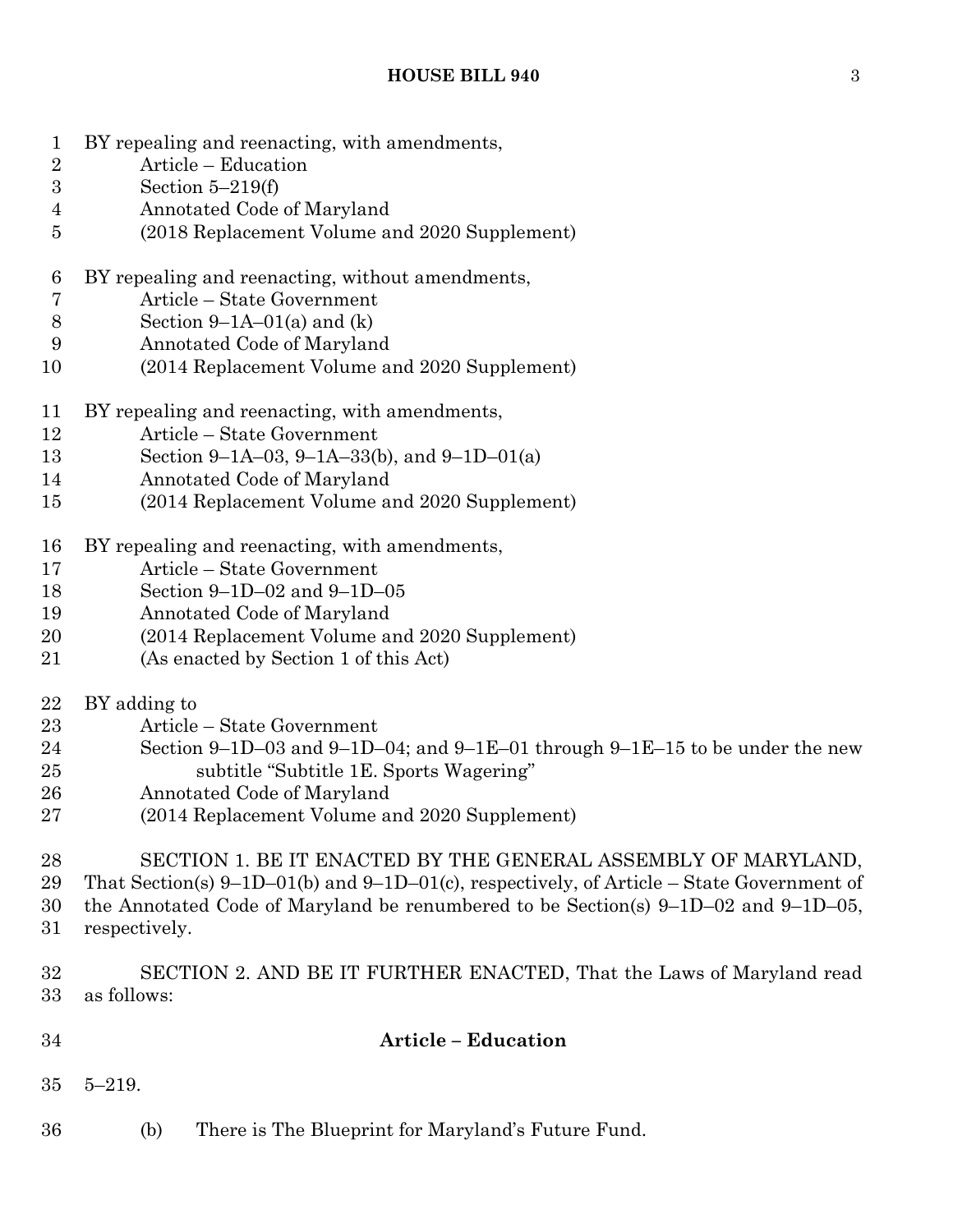| $\overline{4}$           |                                                                                                                     | <b>HOUSE BILL 940</b>                                                                                                                                                                                              |  |  |  |  |  |
|--------------------------|---------------------------------------------------------------------------------------------------------------------|--------------------------------------------------------------------------------------------------------------------------------------------------------------------------------------------------------------------|--|--|--|--|--|
| $\mathbf 1$              | (f)                                                                                                                 | The Fund consists of:                                                                                                                                                                                              |  |  |  |  |  |
| $\overline{2}$<br>3<br>4 |                                                                                                                     | Revenue distributed to the Fund under TITLE 9, SUBTITLES 1D AND<br>(1)<br><b>1E OF THE STATE GOVERNMENT ARTICLE AND §§</b> 2–605.1 and 2–1303 of the Tax –<br>General Article;                                     |  |  |  |  |  |
| $\overline{5}$           |                                                                                                                     | (2)<br>Money appropriated in the State budget for the Fund; and                                                                                                                                                    |  |  |  |  |  |
| 6<br>7                   | Fund.                                                                                                               | (3)<br>Any other money from any other source accepted for the benefit of the                                                                                                                                       |  |  |  |  |  |
| 8                        |                                                                                                                     | <b>Article - State Government</b>                                                                                                                                                                                  |  |  |  |  |  |
| 9                        | $9 - 1A - 01$ .                                                                                                     |                                                                                                                                                                                                                    |  |  |  |  |  |
| 10                       | (a)                                                                                                                 | In this subtitle the following words have the meanings indicated.                                                                                                                                                  |  |  |  |  |  |
| 11                       | (k)                                                                                                                 | "Commission" means the State Lottery and Gaming Control Commission.                                                                                                                                                |  |  |  |  |  |
| 12                       | $9 - 1A - 03$ .                                                                                                     |                                                                                                                                                                                                                    |  |  |  |  |  |
| 13<br>14<br>15           | (a)                                                                                                                 | Except as provided in subsection (b) of this section, any additional forms or<br>expansion of commercial gaming other than as expressly provided in this subtitle AND<br>SUBTITLE 1E OF THIS TITLE are prohibited. |  |  |  |  |  |
| 16<br>17                 | This subtitle, including the authority provided to the Commission under this<br>(b)<br>subtitle, does not apply to: |                                                                                                                                                                                                                    |  |  |  |  |  |
| 18                       |                                                                                                                     | lotteries conducted under Subtitle 1 of this title;<br>(1)                                                                                                                                                         |  |  |  |  |  |
| 19<br>20                 | Regulation Article;                                                                                                 | wagering on horse racing conducted under Title 11 of the Business<br>(2)                                                                                                                                           |  |  |  |  |  |
| 21<br>22                 |                                                                                                                     | the operation of slot machines as provided under Titles 12 and 13 of the<br>(3)<br>Criminal Law Article; or                                                                                                        |  |  |  |  |  |
| 23<br>24                 | Article.                                                                                                            | (4)<br>other gaming conducted under Titles 12 and 13 of the Criminal Law                                                                                                                                           |  |  |  |  |  |
| $25\,$                   | $9 - 1A - 33.$                                                                                                      |                                                                                                                                                                                                                    |  |  |  |  |  |
| 26<br>$27\,$             | (b)<br>of Health.                                                                                                   | (1)<br>(i)<br>There is a Problem Gambling Fund in the Maryland Department                                                                                                                                          |  |  |  |  |  |
| 28<br>29                 |                                                                                                                     | The purpose of the Fund is primarily to provide funding for<br>(ii)<br>problem gambling treatment and prevention programs, including:                                                                              |  |  |  |  |  |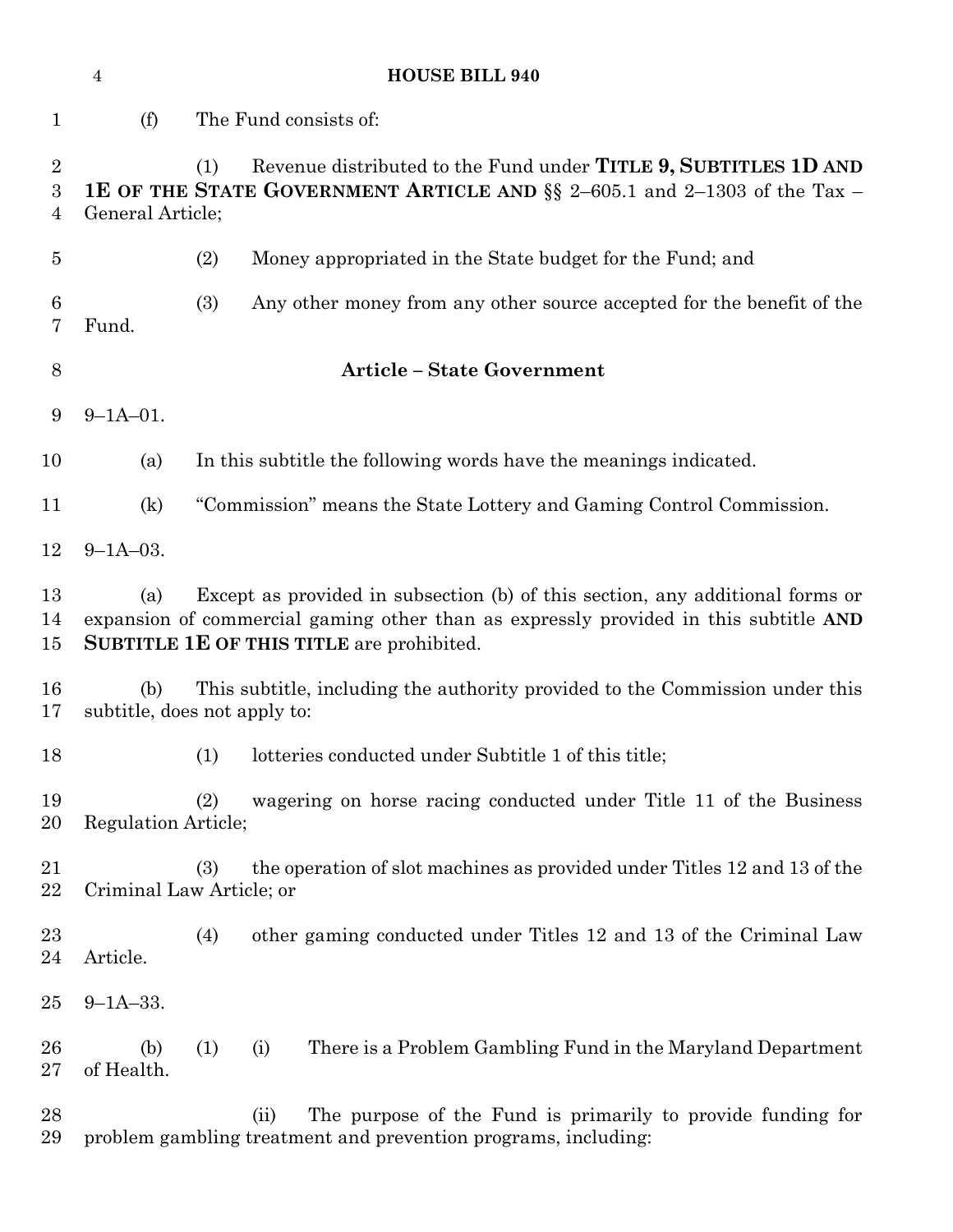# **HOUSE BILL 940** 5

| $\mathbf 1$          | inpatient and residential services;<br>1.                                                                                                                                                                                                                                                                                          |
|----------------------|------------------------------------------------------------------------------------------------------------------------------------------------------------------------------------------------------------------------------------------------------------------------------------------------------------------------------------|
| $\overline{2}$       | 2.<br>outpatient services;                                                                                                                                                                                                                                                                                                         |
| $\boldsymbol{3}$     | 3.<br>intensive outpatient services;                                                                                                                                                                                                                                                                                               |
| $\overline{4}$       | 4.<br>continuing care services;                                                                                                                                                                                                                                                                                                    |
| $\overline{5}$       | educational services;<br>5.                                                                                                                                                                                                                                                                                                        |
| 6                    | 6.<br>services for victims of domestic violence; and                                                                                                                                                                                                                                                                               |
| 7                    | 7.<br>other preventive or rehabilitative services or treatment.                                                                                                                                                                                                                                                                    |
| $8\,$<br>9           | The Problem Gambling Fund is a special, nonlapsing fund that is not<br>(2)<br>subject to §7–302 of the State Finance and Procurement Article.                                                                                                                                                                                      |
| 10<br>11             | Money in the Problem Gambling Fund shall be invested and reinvested<br>(3)<br>by the Treasurer, and interest and earnings shall accrue to the Fund.                                                                                                                                                                                |
| 12<br>13<br>14       | Except as provided in paragraph (5) of this subsection, expenditures<br>(4)<br>from the Problem Gambling Fund shall be made only by the Maryland Department of<br>Health to:                                                                                                                                                       |
| 15<br>16             | establish a 24-hour hotline for compulsive and problem gamblers<br>(i)<br>and to provide counseling and other support services for compulsive and problem gamblers;                                                                                                                                                                |
| 17<br>18<br>19<br>20 | establish an outreach program for compulsive and problem<br>(ii)<br>gamblers, including individuals who requested placement on the voluntary exclusion list<br>established by the Commission under $\S$ 9-1A-24 of this subtitle, for the purpose of<br>participating in problem gambling treatment and prevention programs; [and] |
| 21<br>22<br>23       | develop and implement free or reduced cost problem gambling<br>(iii)<br>treatment and prevention programs, including the programs established under Title 19,<br>Subtitle 8 of the Health - General Article; AND                                                                                                                   |
| 24<br>25<br>26       | (IV)<br>DEVELOP AND IMPLEMENT FREE OR REDUCED COST<br>PROBLEM GAMBLING TREATMENT AND PREVENTION PROGRAMS TARGETED AT<br>INDIVIDUALS WITH PROBLEM GAMBLING ISSUES RELATED TO SPORTS WAGERING.                                                                                                                                       |
| 27<br>28<br>29       | After satisfying the requirements of paragraph (4) of this subsection,<br>(5)<br>any unspent funds in the Problem Gambling Fund may be expended by the Maryland<br>Department of Health on drug and other addiction treatment services.                                                                                            |
| 30<br>31             | (6)<br>Expenditures from the Problem Gambling Fund shall be made in<br>accordance with an appropriation approved by the General Assembly in the annual State                                                                                                                                                                       |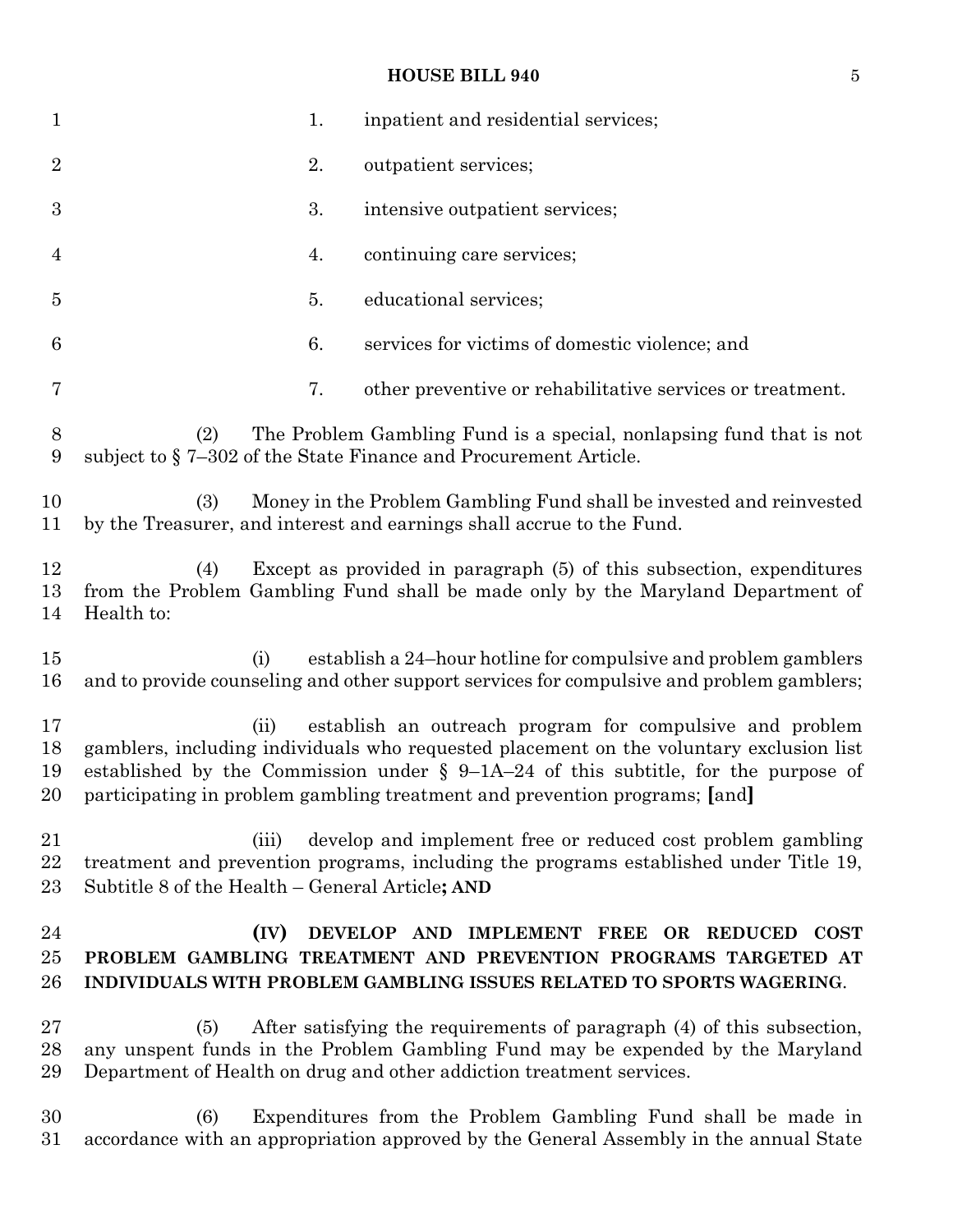budget or by the budget amendment procedure provided for in § 7–209 of the State Finance and Procurement Article. 9–1D–01.

 (a) In this **[**section, "fantasy**] SUBTITLE THE FOLLOWING WORDS HAVE THE MEANINGS INDICATED.**

**(B) "COMMISSION" HAS THE MEANING STATED IN § 9–1A–01 OF THIS TITLE.**

# **(C) "ENTRY FEE" MEANS CASH OR CASH EQUIVALENTS THAT A FANTASY COMPETITION PLAYER IS REQUIRED TO PAY TO A FANTASY COMPETITION OPERATOR IN ORDER TO PARTICIPATE IN A FANTASY COMPETITION.**

 **(D) "FANTASY** competition" includes any online fantasy or simulated game or contest such as fantasy sports, in which:

(1) participants own, manage, or coach imaginary teams;

 (2) all prizes and awards offered to winning participants are established and made known to participants in advance of the game or contest;

 (3) the winning outcome of the game or contest reflects the relative skill of the participants and is determined by statistics generated by actual individuals (players or teams in the case of a professional sport); and

- 
- 18 (4) no winning outcome is based:
- (i) solely on the performance of an individual athlete; or

 (ii) on the score, point spread, or any performances of any single real–world team or any combination of real–world teams.

 **(E) (1) "FANTASY COMPETITION OPERATOR" MEANS ANY PERSON THAT OFFERS SERVICES IN CONNECTION WITH FANTASY COMPETITIONS TO INDIVIDUALS BY MEANS OF:**

- 
- **(I) THE INTERNET;**
- **(II) A SMART PHONE APPLICATION; OR**
- **(III) ANY OTHER ELECTRONICS, DIGITAL MEDIA, COMMUNICATION TECHNOLOGY, OR DEVICE.**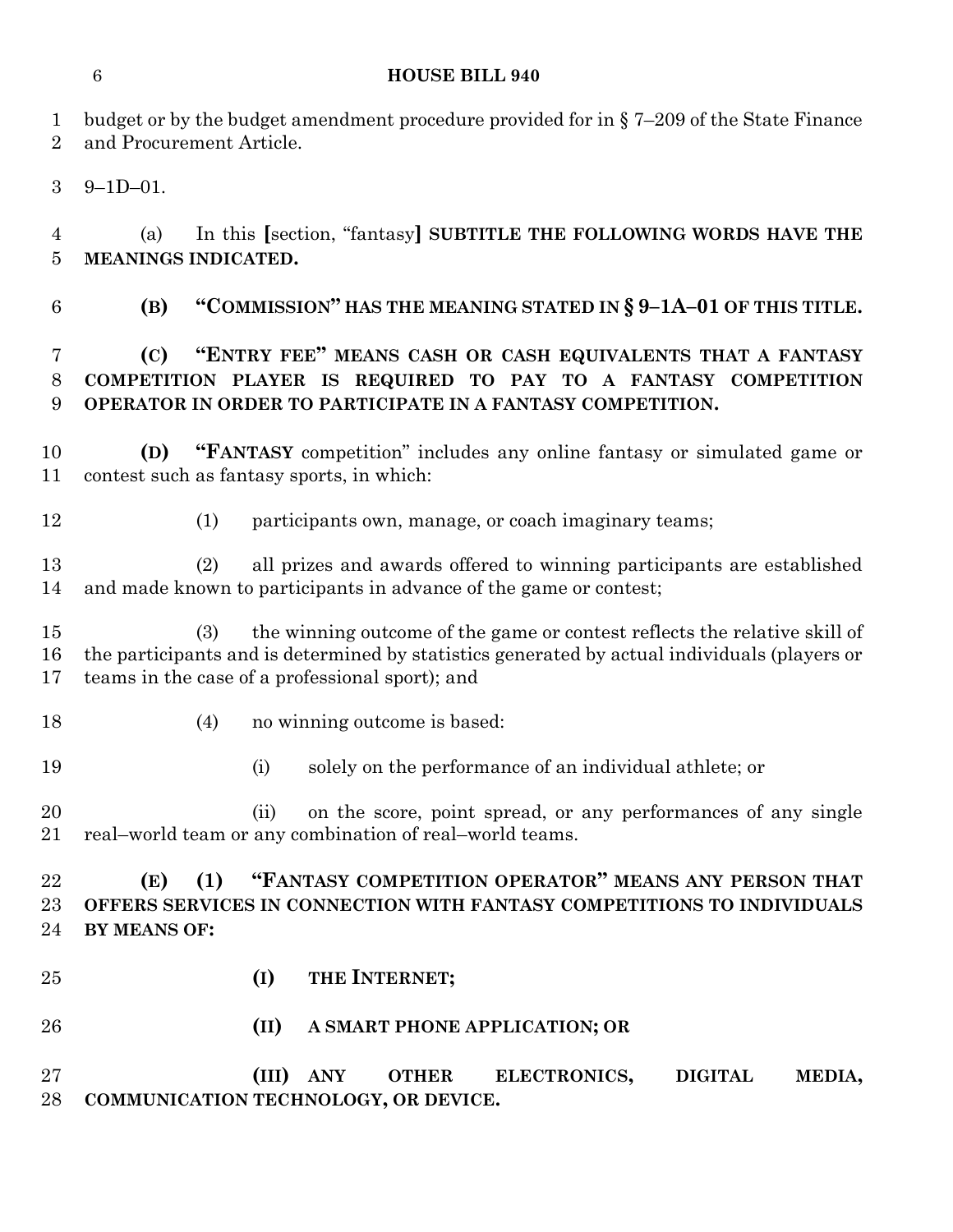**HOUSE BILL 940** 7

 **(2) "FANTASY COMPETITION OPERATOR" DOES NOT INCLUDE AN INDIVIDUAL WHO:**

 **(I) ORGANIZES A FANTASY COMPETITION IN WHICH THE INDIVIDUAL ALSO PARTICIPATES;**

 **(II) RECEIVES NO COMPENSATION FOR ORGANIZING THE FANTASY COMPETITION; AND** 

 **(III) IS NOT AFFILIATED WITH A FANTASY COMPETITION OPERATOR.**

 **(F) "FANTASY COMPETITION PLAYER" MEANS AN INDIVIDUAL WHO PARTICIPATES IN A FANTASY COMPETITION OFFERED BY A FANTASY COMPETITION OPERATOR.**

 **(G) "PROCEEDS" MEANS, FOR A FANTASY COMPETITION, THE AMOUNT OF ENTRY FEES COLLECTED BY A FANTASY COMPETITION OPERATOR FROM ALL FANTASY COMPETITION PLAYERS ENTERING THE FANTASY COMPETITION, LESS WINNINGS PAID TO FANTASY COMPETITION PLAYERS, MULTIPLIED BY THE RESIDENT PERCENTAGE.**

 **(H) "RESIDENT PERCENTAGE" MEANS, FOR A FANTASY COMPETITION, THE PERCENTAGE, ROUNDED TO THE NEAREST ONE–HUNDREDTH OF A PERCENT, OF THE TOTAL ENTRY FEES COLLECTED BY A FANTASY COMPETITION OPERATOR FROM STATE RESIDENTS DIVIDED BY THE TOTAL ENTRY FEES COLLECTED FROM ALL PLAYERS, REGARDLESS OF THE PLAYERS' LOCATIONS, OF THE FANTASY CONTESTS.**

9–1D–02.

 **[**(1)**] (A)** Notwithstanding the provisions of Title 12 of the Criminal Law Article or any other title, and except as provided under **[**paragraph (2)**] SUBSECTION (B)** of this **[**subsection**] SECTION**, the prohibitions against betting, wagering, and gambling do not apply to participation in a fantasy competition.

 **[**(2)**] (B)** A person may not operate a kiosk or machine that offers fantasy competition to the public in a place of business physically located in the State.

**9–1D–03.**

 **(A) A FANTASY COMPETITION OPERATOR SHALL REGISTER WITH THE COMMISSION AND PAY AN INITIAL REGISTRATION FEE OF \$50,000 BEFORE THE FANTASY COMPETITION OPERATOR MAY OFFER A FANTASY COMPETITION OR SERVICES IN CONNECTION WITH A FANTASY COMPETITION IN THE STATE.**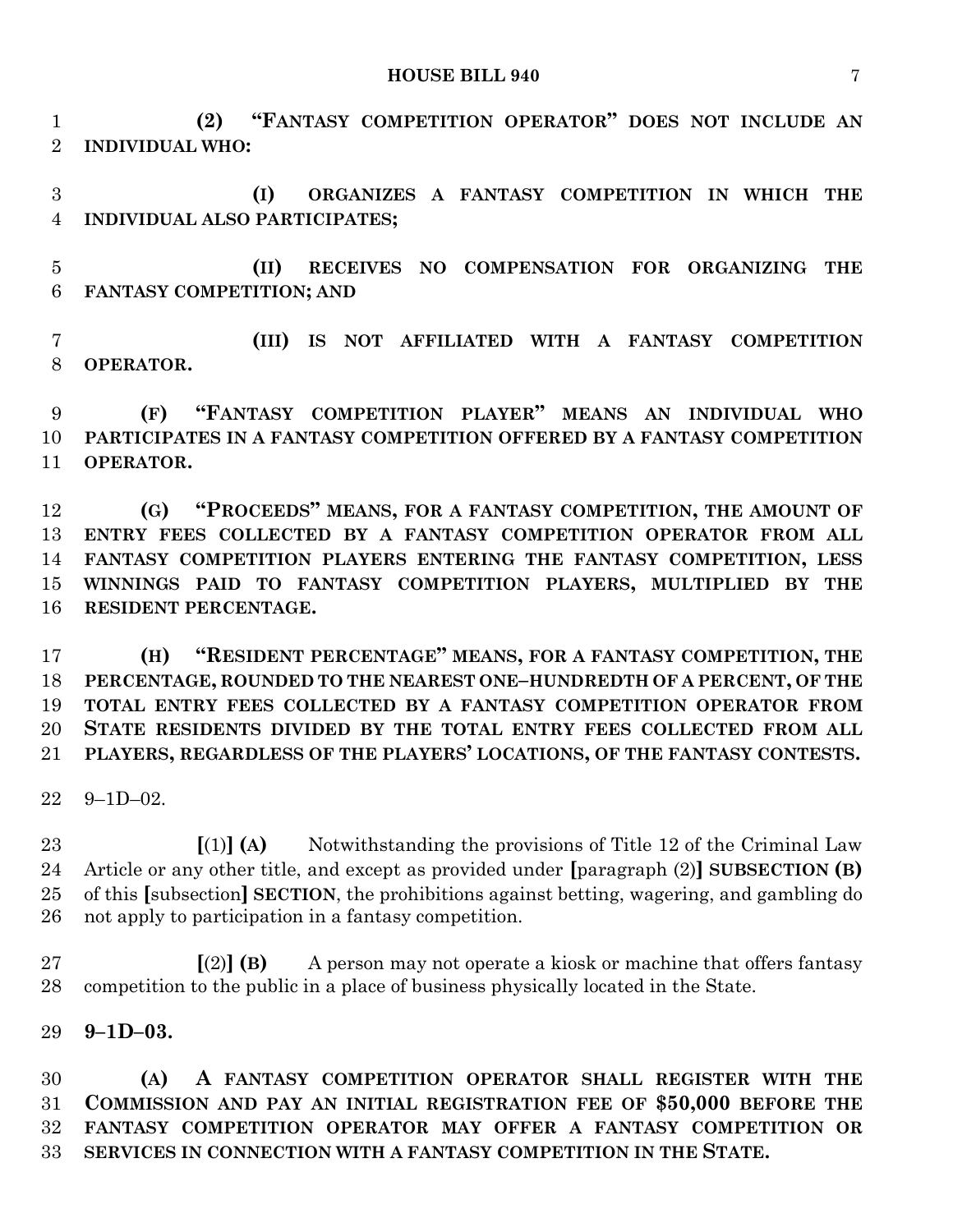**(B) (1) UNLESS A REGISTRATION IS RENEWED FOR A 1–YEAR TERM, THE REGISTRATION EXPIRES 1 YEAR FROM THE PAYMENT OF THE INITIAL REGISTRATION FEE OR A REGISTRATION RENEWAL FEE.**

 **(2) BEFORE A REGISTRATION EXPIRES, THE REGISTRATION MAY BE RENEWED FOR 1 YEAR, IF THE FANTASY COMPETITION OPERATOR PAYS A REGISTRATION RENEWAL FEE OF \$50,000.**

**9–1D–04.**

 **(A) A FANTASY COMPETITION OPERATOR SHALL RETAIN 85% OF THE PROCEEDS AND PAY THE REMAINDER TO THE COMMISSION.**

 **(B) THE COMMISSION SHALL DISTRIBUTE THE PROCEEDS PAID UNDER SUBSECTION (A) OF THIS SECTION TO THE BLUEPRINT FOR MARYLAND'S FUTURE FUND ESTABLISHED UNDER § 5–219 OF THE EDUCATION ARTICLE.**

9–1D–05.

 The **[**State Lottery and Gaming Control**]** Commission **[**may**] SHALL** adopt regulations to carry out the provisions of this **[**section**] SUBTITLE**.

- **SUBTITLE 1E. SPORTS WAGERING.**
- **9–1E–01.**

 **(A) IN THIS SUBTITLE THE FOLLOWING WORDS HAVE THE MEANINGS INDICATED.**

**(B) "COMMISSION" HAS THE MEANING STATED IN § 9–1A–01 OF THIS TITLE.**

 **(C) (1) "HORSE RACING LICENSEE" MEANS THE HOLDER OF A LICENSE ISSUED BY THE STATE RACING COMMISSION UNDER TITLE 11, SUBTITLE 5 OF THE BUSINESS REGULATION ARTICLE.**

 **(2) "HORSE RACING LICENSEE" DOES NOT INCLUDE THE HOLDER OF A LICENSE ISSUED UNDER § 11–526 OF THE BUSINESS REGULATION ARTICLE.**

 **(D) "MOBILE SPORTS WAGERING LICENSEE" MEANS A SPORTS WAGERING LICENSEE WHO IS AUTHORIZED TO CONDUCT AND OPERATE ONLINE SPORTS WAGERING.**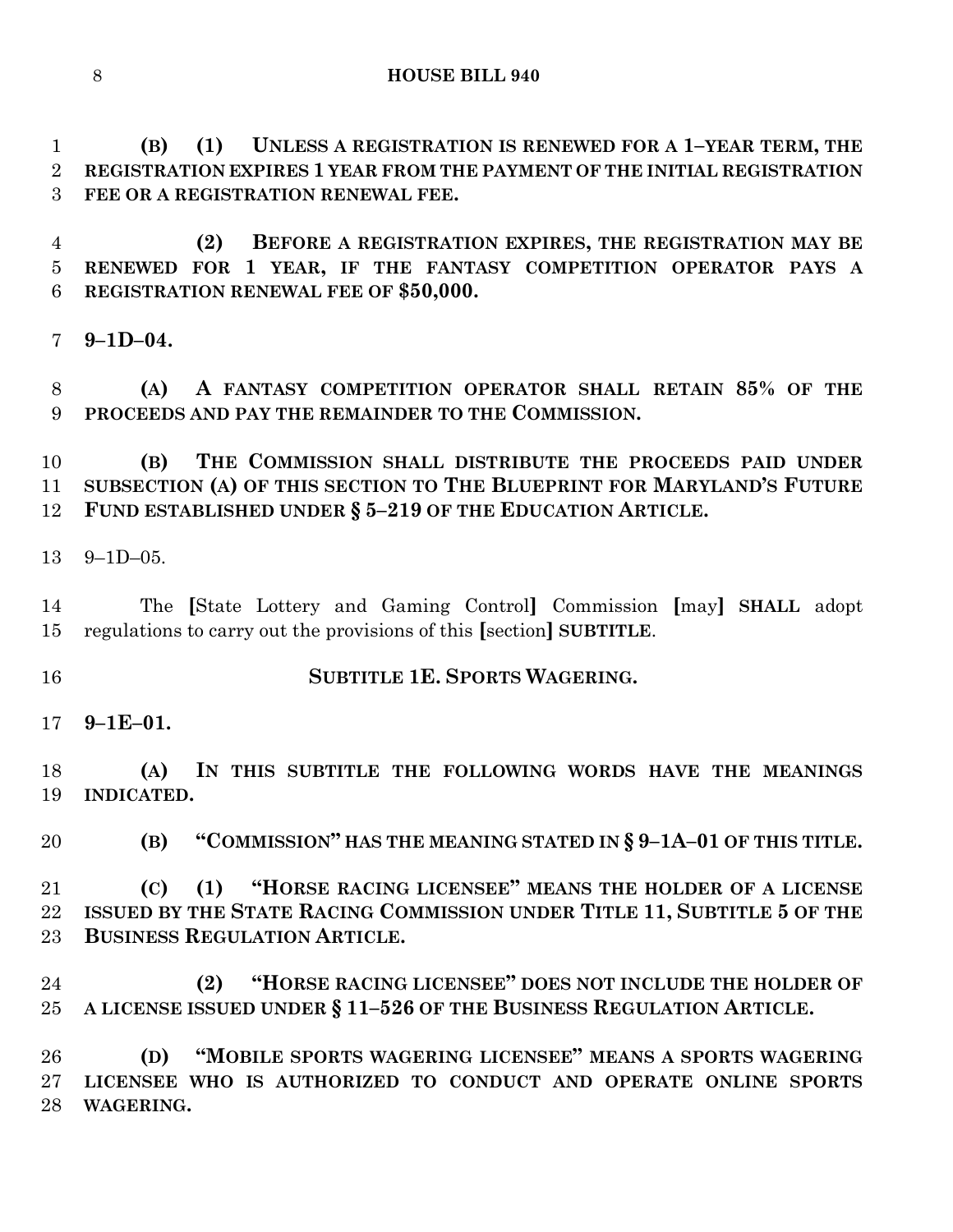#### **HOUSE BILL 940** 9

 **(E) "ONLINE SPORTS WAGERING" MEANS SPORTS WAGERING THROUGH AN ONLINE GAMING SYSTEM:**

 **(1) ON A COMPUTER, A MOBILE DEVICE, OR ANY OTHER INTERACTIVE DEVICE; AND**

 **(2) THAT IS ACCEPTED BY A SPORTS WAGERING LICENSEE OR AN ONLINE SPORTS WAGERING OPERATOR.**

 **(F) "ONLINE SPORTS WAGERING OPERATOR" MEANS AN ENTITY THAT HOLDS A LICENSE ISSUED BY THE COMMISSION UNDER THIS SUBTITLE TO OPERATE ONLINE SPORTS WAGERING ON BEHALF OF A SPORTS WAGERING LICENSEE.**

 **(G) "PROCEEDS" MEANS THE AMOUNT OF MONEY WAGERED ON A SPORTING EVENT THAT IS NOT RETURNED TO SUCCESSFUL BETTORS BUT IS OTHERWISE ALLOCATED UNDER THIS SUBTITLE.**

**(H) (1) "SPORTING EVENT" MEANS:**

**(I) A PROFESSIONAL SPORTS OR ATHLETIC EVENT;**

**(II) A COLLEGIATE SPORTS OR ATHLETIC EVENT;**

 **(III) AN OLYMPIC OR INTERNATIONAL SPORTS OR ATHLETIC EVENT;**

 **(IV) AN ELECTRONIC SPORTS OR VIDEO GAME COMPETITION IN WHICH EACH PARTICIPANT IS AT LEAST 18 YEARS OLD;**

 **(V) A MOTOR RACE EVENT SANCTIONED BY A MOTOR RACING GOVERNING ENTITY;**

 **(VI) EXCEPT AS OTHERWISE PROHIBITED UNDER TITLE 11 OF THE BUSINESS REGULATION ARTICLE OR THE FEDERAL INTERSTATE HORSE RACING ACT, A HORSE RACE, HELD IN OR OUT OF THE STATE, IF CONSENTED TO AND APPROVED BY:**

 **1. THE HORSE RACING LICENSEE OF THE APPLICABLE BREED;**

 **2. THE ORGANIZATION REPRESENTING THE MAJORITY OF THE OWNERS AND TRAINERS OF THE APPLICABLE BREED IN THE STATE;**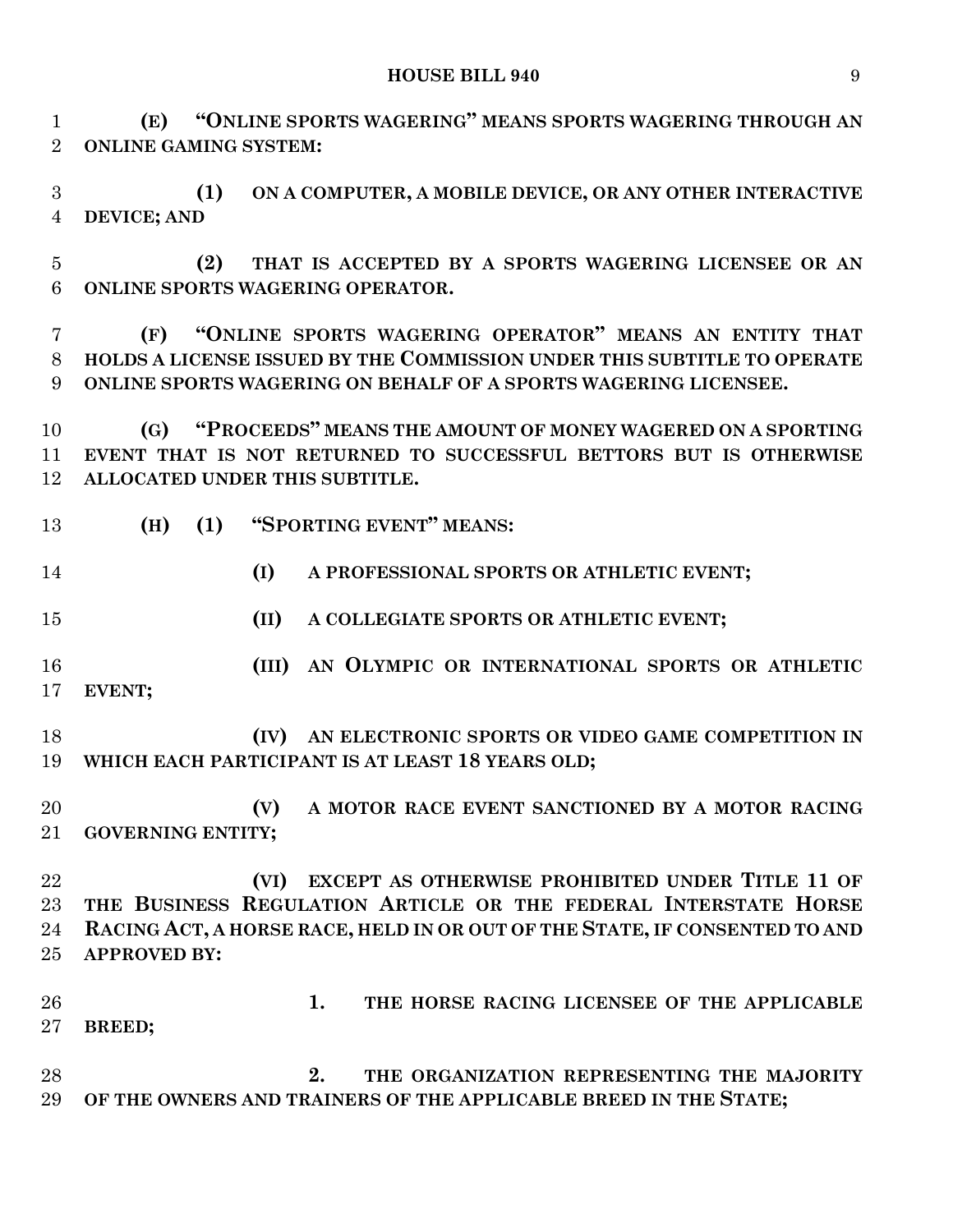|                                       | <b>HOUSE BILL 940</b><br>10                                                                                                                                                                                                                                                                                    |
|---------------------------------------|----------------------------------------------------------------------------------------------------------------------------------------------------------------------------------------------------------------------------------------------------------------------------------------------------------------|
| $\mathbf{1}$<br>$\overline{2}$        | 3.<br>THE ORGANIZATION REPRESENTING THE MAJORITY<br>OF THE APPLICABLE BREEDERS IN THE STATE; AND                                                                                                                                                                                                               |
| 3                                     | THE STATE RACING COMMISSION; OR<br>4.                                                                                                                                                                                                                                                                          |
| $\overline{4}$<br>$\overline{5}$<br>6 | (VII) ANY PORTION OF A SPORTING EVENT, INCLUDING THE<br>INDIVIDUAL PERFORMANCE STATISTICS OF ATHLETES OR COMPETITORS IN A<br>SPORTING EVENT.                                                                                                                                                                   |
| 7                                     | "SPORTING EVENT" DOES NOT INCLUDE:<br>(2)                                                                                                                                                                                                                                                                      |
| 8                                     | (I)<br>A HIGH SCHOOL SPORTS OR ATHLETIC EVENT; OR                                                                                                                                                                                                                                                              |
| 9<br>10                               | A FANTASY COMPETITION REGULATED UNDER SUBTITLE<br>(II)<br>1D OF THIS TITLE.                                                                                                                                                                                                                                    |
| 11<br>12<br>13<br>14<br>15            | "SPORTS WAGERING" MEANS THE BUSINESS OF ACCEPTING WAGERS ON<br>(I)<br>ANY SPORTING EVENT BY ANY SYSTEM OR METHOD OF WAGERING, INCLUDING<br>SINGLE-GAME BETS, TEASER BETS, PARLAYS, OVER-UNDER, MONEYLINE, POOLS,<br>EXCHANGE WAGERING, IN-GAME WAGERING, IN-PLAY BETS, PROPOSITION BETS,<br>AND STRAIGHT BETS. |
| 16<br>17<br>18                        | "SPORTS WAGERING FACILITY LICENSEE" MEANS A SPORTS WAGERING<br>(J)<br>LICENSEE WHO IS AUTHORIZED TO CONDUCT AND OPERATE SPORTS WAGERING AT<br>THE SPORTS WAGERING FACILITY OWNED BY THE SPORTS WAGERING LICENSEE.                                                                                              |
| 19                                    | "SPORTS WAGERING LICENSE" MEANS A LICENSE ISSUED BY THE<br>(K)<br>20 COMMISSION UNDER THIS SUBTITLE THAT AUTHORIZES THE HOLDER TO ACCEPT<br>21 WAGERS ON SPORTING EVENTS.                                                                                                                                      |
| 22                                    | (L) "SPORTS WAGERING LICENSEE" MEANS THE HOLDER OF A SPORTS<br>23 WAGERING LICENSE.                                                                                                                                                                                                                            |
| 24                                    | (M) "VIDEO LOTTERY FACILITY" HAS THE MEANING STATED IN § 9-1A-01<br>25 OF THIS TITLE.                                                                                                                                                                                                                          |
| $26\,$                                | (N) "VIDEO LOTTERY OPERATION LICENSE" HAS THE MEANING STATED IN §<br>27 9-1A-01 OF THIS TITLE.                                                                                                                                                                                                                 |
| 28<br>29                              | (O) "VIDEO LOTTERY OPERATOR" HAS THE MEANING STATED IN §<br>9-1A-01 OF THIS TITLE.                                                                                                                                                                                                                             |
|                                       | $30\quad 9-1E-02.$                                                                                                                                                                                                                                                                                             |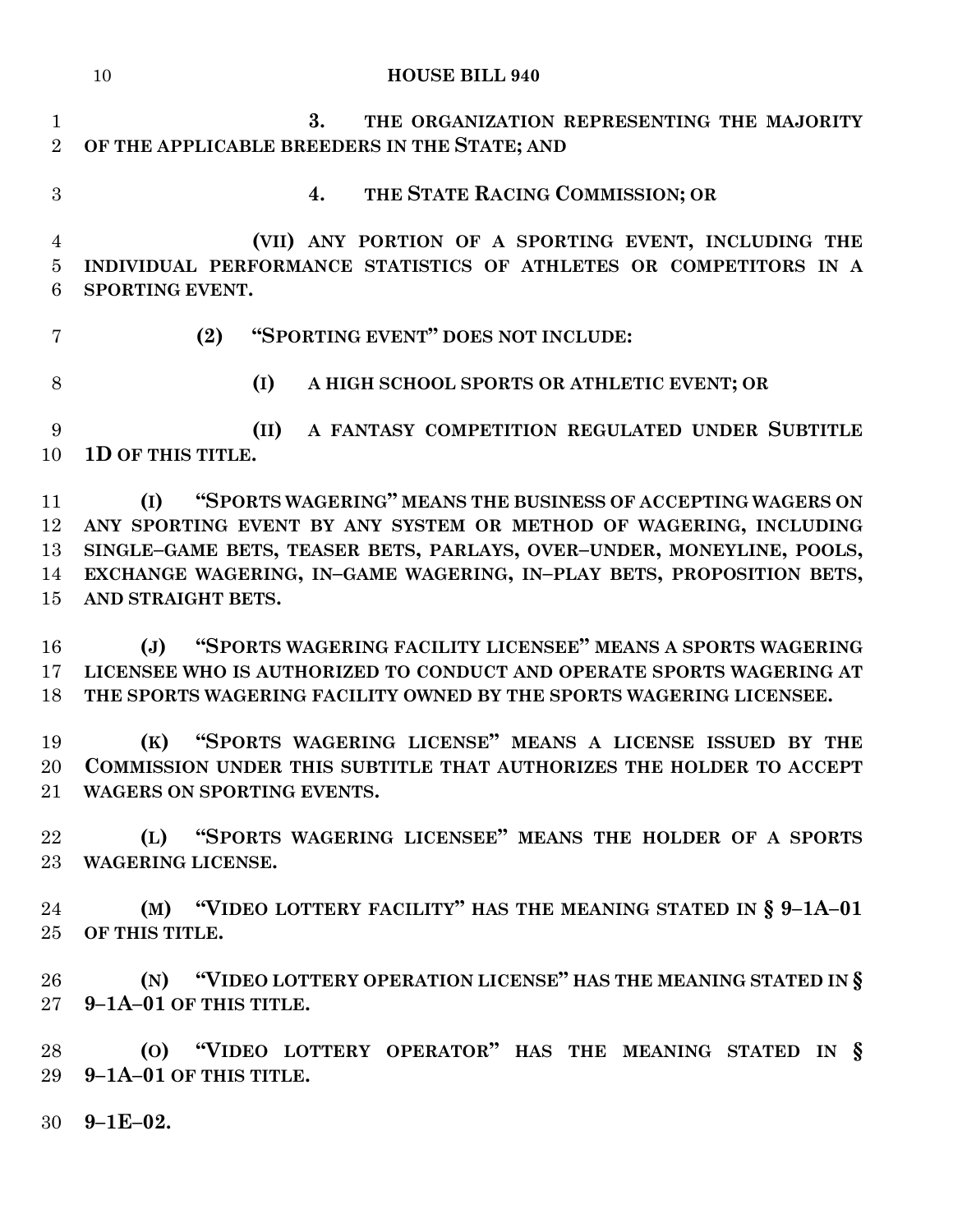**IT IS THE INTENT OF THE GENERAL ASSEMBLY THAT THIS SUBTITLE IS TO BE IMPLEMENTED IN A MANNER THAT, TO THE EXTENT PERMITTED BY STATE AND FEDERAL LAW, MAXIMIZES THE ABILITY OF MINORITY AND WOMEN–OWNED BUSINESSES TO PARTICIPATE IN THE SPORTS WAGERING INDUSTRY.**

**9–1E–03.**

 **(A) UNLESS THE CONTEXT REQUIRES OTHERWISE, THE REQUIREMENTS**  7 UNDER §§ 9-1A-04, 9-1A-06, 9-1A-07, 9-1A-08, 9-1A-12, 9-1A-14, 9-1A-18, **9–1A–19, 9–1A–20, AND 9–1A–25 OF THIS TITLE APPLY TO THE AUTHORITY, DUTIES, AND RESPONSIBILITIES OF THE COMMISSION, A SPORTS WAGERING LICENSEE, AND AN EMPLOYEE OR A CONTRACTOR OF A SPORTS WAGERING LICENSEE UNDER THIS SUBTITLE.**

 **(B) THIS SUBTITLE AUTHORIZES A SPORTS WAGERING LICENSEE TO CONDUCT AND OPERATE SPORTS WAGERING IN THE STATE AS PROVIDED IN THIS SUBTITLE.**

**9–1E–04.**

 **(A) EXCEPT AS OTHERWISE PROVIDED IN THIS SUBTITLE, THE COMMISSION SHALL REGULATE SPORTS WAGERING AND THE CONDUCT OF SPORTS WAGERING TO THE SAME EXTENT THAT THE COMMISSION REGULATES THE OPERATION OF VIDEO LOTTERY TERMINALS AND TABLE GAMES UNDER SUBTITLE 1A OF THIS TITLE.**

 **(B) IN ACCORDANCE WITH THIS SUBTITLE, THE COMMISSION SHALL ADOPT REGULATIONS THAT ESTABLISH:**

 **(1) SUBJECT TO § 9–1E–15(H) OF THIS SUBTITLE, THE FORM AND CONTENT OF AN APPLICATION FOR ANY LICENSE REQUIRED UNDER THIS SUBTITLE;**

 **(2) THE METHODS, PROCEDURES, AND FORM FOR DELIVERY OF INFORMATION FROM AN APPLICANT OR A LICENSEE CONCERNING ANY PERSON'S FAMILY, HABITS, CHARACTER, ASSOCIATES, CRIMINAL RECORD, BUSINESS ACTIVITIES, AND FINANCIAL AFFAIRS;**

 **(3) THE PROCEDURES FOR THE FINGERPRINTING OF AN APPLICANT FOR ANY LICENSE REQUIRED UNDER THIS SUBTITLE OR OTHER METHODS OF IDENTIFICATION THAT MAY BE NECESSARY IN THE JUDGMENT OF THE COMMISSION TO ACCOMPLISH EFFECTIVE ENFORCEMENT OF THE PROVISIONS OF THIS SUBTITLE;**

 **(4) THE GROUNDS AND PROCEDURES FOR REPRIMANDS OF LICENSEES OR THE REVOCATION OR SUSPENSION OF LICENSES ISSUED UNDER THIS SUBTITLE;**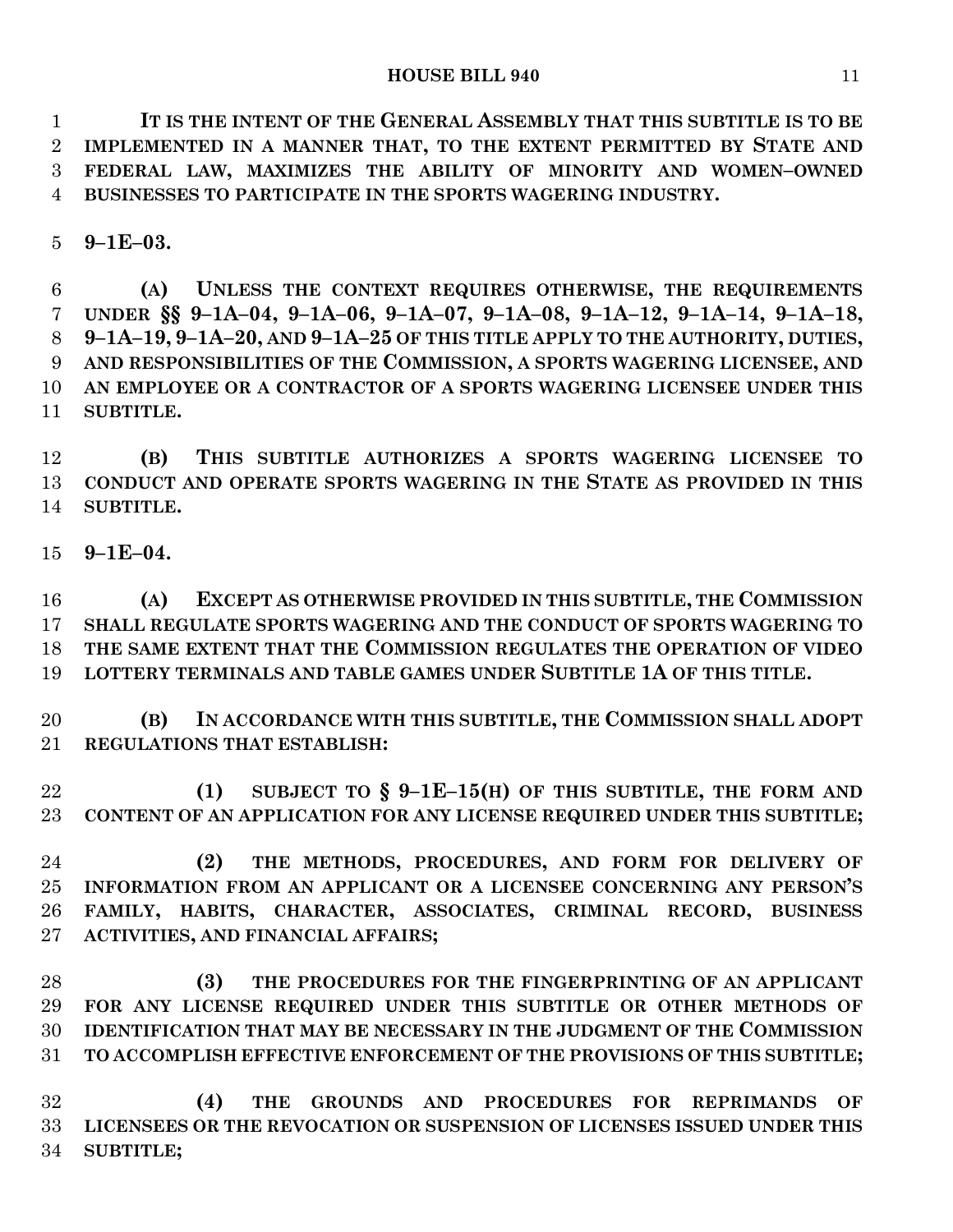```
12 HOUSE BILL 940
```
 **(5) THE MANNER AND METHOD OF COLLECTION OF TAXES, FEES, AND CIVIL PENALTIES;**

 **(6) STANDARDS, PROCEDURES, AND RULES THAT GOVERN THE CONDUCT OF SPORTS WAGERING, INCLUDING:**

 **(I) THE APPROVAL PROCESS FOR SELF–SERVICE KIOSKS OR MACHINES, SECURITY MEASURES FOR THE KIOSKS OR MACHINES, THE AMOUNT OF WAGERS AUTHORIZED ON THE KIOSKS OR MACHINES, AND ANY OTHER MATTER RELATING TO A SELF–SERVICE KIOSK OR MACHINE NECESSARY TO CARRY OUT THE PROVISIONS OF THIS SUBTITLE;**

 **(II) THE TYPES OF WAGERS ON SPORTING EVENTS THAT MAY BE ACCEPTED BY A SPORTS WAGERING LICENSEE;**

 **(III) THE TYPES AND VALUES OF PROMOTIONAL ITEMS THAT MAY BE GIVEN AWAY TO ENCOURAGE SPORTS WAGERING;**

 **(IV) THE MANNER IN WHICH WAGERS ARE RECEIVED, PAYOUTS ARE REMITTED, AND POINT SPREADS, LINES, AND ODDS ARE DETERMINED;**

 **(V) THE MAXIMUM WAGERS THAT MAY BE ACCEPTED BY A SPORTS WAGERING LICENSEE OR ONLINE SPORTS WAGERING OPERATOR FROM A SINGLE BETTOR ON A SINGLE SPORTING EVENT;**

 **(VI) THE AMOUNT OF CASH RESERVES TO BE MAINTAINED BY SPORTS WAGERING LICENSEES TO COVER WINNING WAGERS;**

 **(VII) ACCEPTABLE FORMS OF PAYMENT AND ADVANCE DEPOSIT METHODS BY BETTORS;**

 **(VIII) MINIMUM UNIFORM STANDARDS OF ACCOUNTANCY METHODS, PROCEDURES, AND FORMS AS ARE NECESSARY TO ENSURE CONSISTENCY, COMPARABILITY, AND EFFECTIVE DISCLOSURE OF ALL FINANCIAL INFORMATION, INCLUDING PERCENTAGES OF PROFIT;**

 **(IX) PERIODIC FINANCIAL REPORTS AND THE FORM OF THE REPORTS, INCLUDING AN ANNUAL AUDIT PREPARED BY A CERTIFIED PUBLIC ACCOUNTANT LICENSED TO DO BUSINESS IN THE STATE IN ACCORDANCE WITH THE STATEMENT ON STANDARDS FOR ATTESTATION ENGAGEMENTS AND GENERALLY ACCEPTED ACCOUNTING PRINCIPLES;**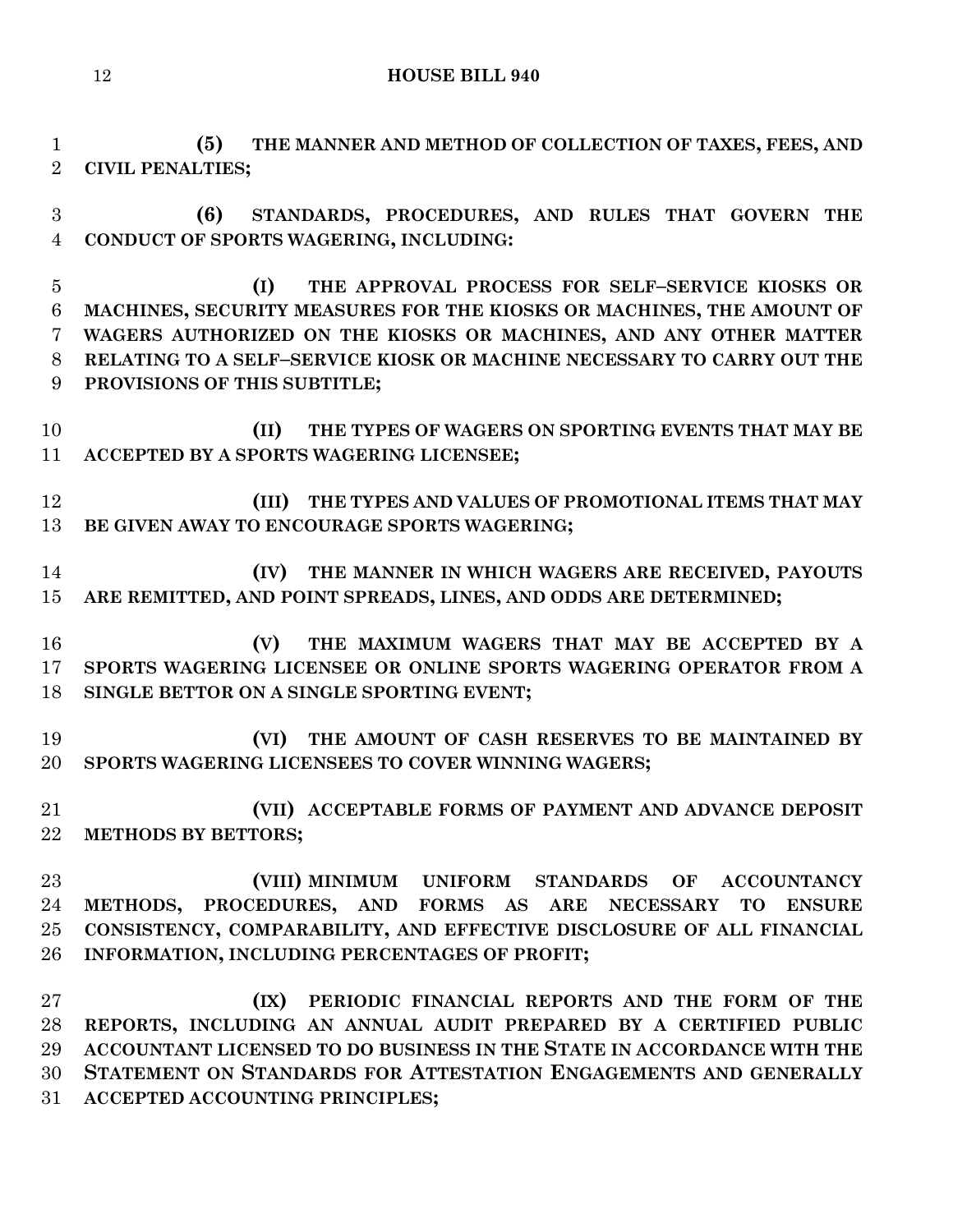**HOUSE BILL 940** 13

 **(X) REQUIRING LICENSEES UNDER THIS SUBTITLE TO DEMONSTRATE AND MAINTAIN FINANCIAL VIABILITY; AND**

 **(XI) ENSURING THAT SPORTS WAGERING IS CONDUCTED LEGALLY; AND**

 **(7) ANY OTHER REGULATION NECESSARY TO CARRY OUT THE PROVISIONS OF THIS SUBTITLE.**

 **(C) (1) THE COMMISSION, IN CONSULTATION WITH THE CERTIFICATION AGENCY AS DEFINED IN § 14–301 OF THE STATE FINANCE AND PROCUREMENT ARTICLE, THE GOVERNOR'S OFFICE OF SMALL, MINORITY, AND WOMEN BUSINESS AFFAIRS, AND THE OFFICE OF THE ATTORNEY GENERAL, SHALL:**

 **(I) EVALUATE A STUDY OF THE SPORTS WAGERING INDUSTRY AND MARKET TO DETERMINE WHETHER THERE IS A COMPELLING INTEREST TO IMPLEMENT REMEDIAL MEASURES, IN ADDITION TO THE APPLICATION OF THE STATE MINORITY BUSINESS ENTERPRISE PROGRAM UNDER TITLE 14, SUBTITLE 3 OF THE STATE FINANCE AND PROCUREMENT ARTICLE OR A SIMILAR PROGRAM, TO ASSIST MINORITIES AND WOMEN IN THE SPORTS WAGERING INDUSTRY;**

 **(II) EVALUATE RACE–NEUTRAL PROGRAMS OR OTHER METHODS THAT MAY BE USED TO ADDRESS THE NEEDS OF MINORITY AND WOMEN APPLICANTS AND MINORITY AND WOMEN–OWNED BUSINESSES SEEKING TO PARTICIPATE IN THE SPORTS WAGERING INDUSTRY; AND**

 **(III) ADOPT REGULATIONS TO IMPLEMENT REMEDIAL MEASURES, IF NECESSARY AND TO THE EXTENT PERMITTED BY STATE AND FEDERAL LAW, BASED ON THE FINDINGS OF THE STUDY EVALUATED UNDER ITEM (I) OF THIS PARAGRAPH.**

 **(2) THE COMMISSION MAY REPORT TO THE GENERAL ASSEMBLY, IN ACCORDANCE WITH § 2–1257 OF THE STATE GOVERNMENT ARTICLE, ANY INFORMATION THAT THE COMMISSION DETERMINES IS NECESSARY TO CONSIDER, DEVELOP, OR IMPLEMENT ANY REMEDIAL MEASURES REQUIRED UNDER THIS SECTION.**

**9–1E–05.**

**(A) THE FOLLOWING PERSONS SHALL BE LICENSED UNDER THIS SUBTITLE:**

**(1) A PERSON THAT OPERATES SPORTS WAGERING;**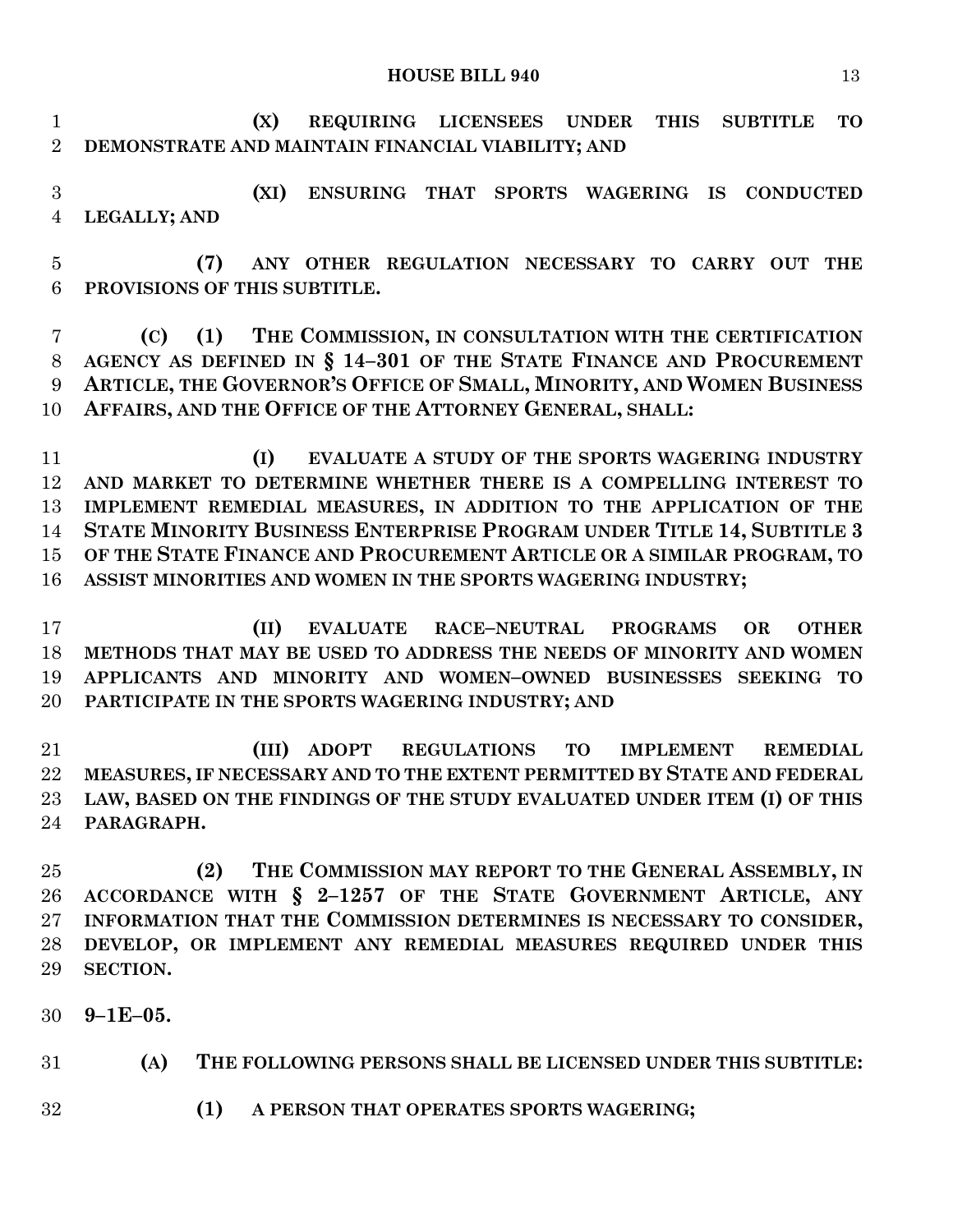**(2) A PERSON THAT OPERATES SPORTS WAGERING ON BEHALF OF A SPORTS WAGERING LICENSEE, INCLUDING AN ONLINE SPORTS WAGERING OPERATOR;**

 **(3) A PERSON NOT LICENSED UNDER ITEM (1) OR (2) OF THIS SUBSECTION THAT MANAGES, OPERATES, SUPPLIES, PROVIDES SECURITY FOR, OR PROVIDES SERVICE, MAINTENANCE, OR REPAIRS FOR SPORTS WAGERING EQUIPMENT AND DEVICES; AND**

 **(4) AN INDIVIDUAL EMPLOYED IN THE OPERATION OF SPORTS WAGERING BY A SPORTS WAGERING LICENSEE IF THE INDIVIDUAL DOES NOT OTHERWISE HOLD A VALID LICENSE UNDER SUBTITLE 1A OF THIS TITLE.**

 **(B) THE COMMISSION MAY BY REGULATION REQUIRE A PERSON THAT CONTRACTS WITH A LICENSEE AND THE PERSON'S EMPLOYEES TO OBTAIN A LICENSE UNDER THIS SUBTITLE IF THE COMMISSION DETERMINES THAT THE LICENSING REQUIREMENTS ARE NECESSARY IN ORDER TO PROTECT THE PUBLIC INTEREST AND ACCOMPLISH THE POLICIES ESTABLISHED BY THIS SUBTITLE.**

 **(C) FOR ALL LICENSES REQUIRED UNDER THIS SUBTITLE, IF AN APPLICANT HOLDS A VALID LICENSE IN ANOTHER STATE AND THE COMMISSION DETERMINES THAT THE LICENSING STANDARDS OF THE OTHER STATE ARE COMPREHENSIVE AND THOROUGH AND PROVIDE SIMILAR AND ADEQUATE SAFEGUARDS TO THOSE PROVIDED IN THIS SUBTITLE, THE COMMISSION MAY:**

 **(1) WAIVE SOME OR ALL OF THE REQUIREMENTS OF THIS SUBTITLE; AND**

- 
- **(2) ISSUE A LICENSE TO THAT APPLICANT.**

 **(D) (1) ON THE REQUEST OF AN APPLICANT, THE COMMISSION MAY GRANT AN EXEMPTION OR A WAIVER OF A LICENSING REQUIREMENT OR GROUNDS FOR DENIAL OF A LICENSE IF THE COMMISSION DETERMINES THAT THE REQUIREMENT OR GROUNDS FOR DENIAL OF A LICENSE AS APPLIED TO THE APPLICANT ARE NOT NECESSARY TO PROTECT THE PUBLIC INTEREST OR ACCOMPLISH THE POLICIES ESTABLISHED BY THIS SUBTITLE.**

 **(2) ON GRANTING TO AN APPLICANT AN EXEMPTION OR A WAIVER UNDER THIS SUBSECTION, OR AT ANY TIME AFTER AN EXEMPTION OR A WAIVER HAS BEEN GRANTED, THE COMMISSION MAY:**

 **(I) LIMIT OR PLACE RESTRICTIONS ON THE EXEMPTION OR WAIVER AS THE COMMISSION CONSIDERS NECESSARY IN THE PUBLIC INTEREST; AND**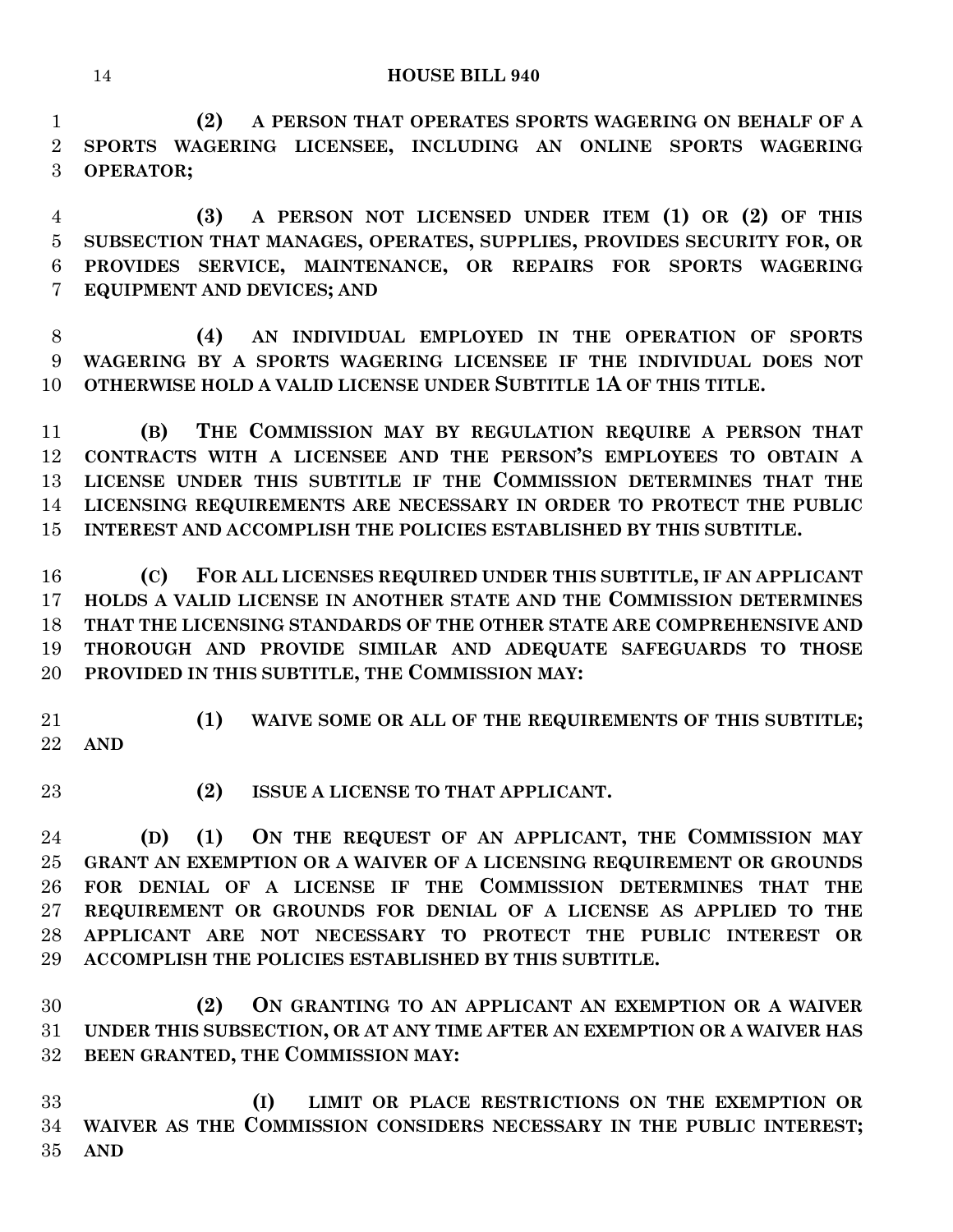**(II) REQUIRE THE PERSON THAT IS GRANTED THE EXEMPTION OR WAIVER TO COOPERATE WITH THE COMMISSION AND TO PROVIDE THE COMMISSION WITH ANY ADDITIONAL INFORMATION REQUIRED BY THE COMMISSION AS A CONDITION OF THE WAIVER OR EXEMPTION.**

**9–1E–06.**

 **(A) (1) THE SPORTS WAGERING APPLICATION REVIEW COMMISSION ESTABLISHED UNDER § 9–1E–15 OF THIS SUBTITLE MAY:**

 **(I) ISSUE A CLASS A SPORTS WAGERING FACILITY LICENSE TO AN APPLICANT WHO IS A VIDEO LOTTERY OPERATOR OR A HORSE RACING LICENSEE;**

 **(II) SUBJECT TO PARAGRAPH (2) OF THIS SUBSECTION, ISSUE NOT MORE THAN FIVE CLASS B SPORTS WAGERING FACILITY LICENSES TO ANY APPLICANT WHO MEETS THE REQUIREMENTS FOR LICENSURE UNDER THIS SUBTITLE; AND**

 **(III) ISSUE NOT MORE THAN 10 MOBILE SPORTS WAGERING LICENSES TO ANY APPLICANT WHO MEETS THE REQUIREMENTS FOR LICENSURE UNDER THIS SUBTITLE.**

 **(2) THE SPORTS WAGERING APPLICATION REVIEW COMMISSION ESTABLISHED UNDER § 9–1E–15 OF THIS SUBTITLE MAY NOT ISSUE A CLASS B SPORTS WAGERING FACILITY LICENSE TO AN APPLICANT:**

 **(I) WHO IS ELIGIBLE TO APPLY FOR A CLASS A SPORTS WAGERING FACILITY LICENSE UNDER PARAGRAPH (1) OF THIS SUBSECTION;**

 **(II) WHO HOLDS A CLASS A SPORTS WAGERING FACILITY LICENSE; OR**

 **(III) WHOSE SPORTS WAGERING FACILITY WILL BE LOCATED WITHIN A 10–MILE RADIUS OF ANY CLASS A SPORTS WAGERING FACILITY OR ANY OTHER CLASS B SPORTS WAGERING FACILITY.**

 **(3) AN APPLICANT FOR A CLASS A SPORTS WAGERING FACILITY LICENSE OR A CLASS B SPORTS WAGERING FACILITY LICENSE MAY APPLY FOR A MOBILE SPORTS WAGERING LICENSE UNDER THIS SUBSECTION.**

 **(B) AN APPLICANT FOR A SPORTS WAGERING LICENSE SHALL PAY TO THE COMMISSION AN APPLICATION FEE OF:**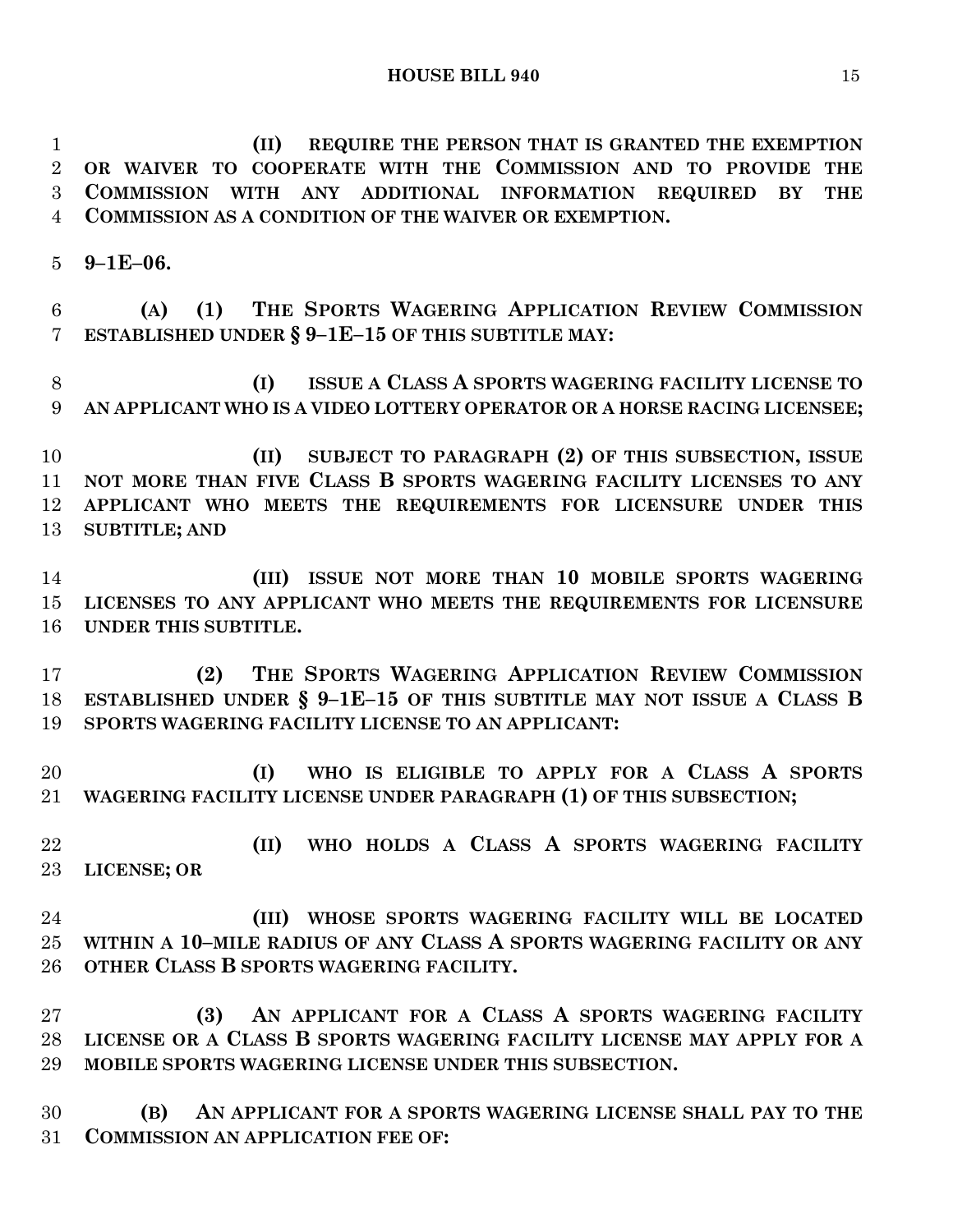|                                 | 16                                |     | <b>HOUSE BILL 940</b>                                                                                   |
|---------------------------------|-----------------------------------|-----|---------------------------------------------------------------------------------------------------------|
| 1                               |                                   | (1) | \$250,000 FOR A CLASS A SPORTS WAGERING FACILITY LICENSE;                                               |
| $\overline{2}$<br>$\mathcal{S}$ | <b>AND</b>                        | (2) | \$50,000 FOR A CLASS B SPORTS WAGERING FACILITY LICENSE;                                                |
| $\overline{4}$                  |                                   | (3) | \$500,000 FOR A MOBILE SPORTS WAGERING LICENSE.                                                         |
| 5<br>6                          | (C)                               |     | THE HOLDER OF A SPORTS WAGERING LICENSE SHALL PAY TO THE<br><b>COMMISSION AN ANNUAL LICENSE FEE OF:</b> |
| 7                               |                                   | (1) | \$50,000 FOR A CLASS A SPORTS WAGERING FACILITY LICENSE;                                                |
| 8<br>9                          | <b>AND</b>                        | (2) | \$10,000 FOR A CLASS B SPORTS WAGERING FACILITY LICENSE;                                                |
| 10                              |                                   | (3) | \$100,000 FOR A MOBILE SPORTS WAGERING LICENSE.                                                         |
| 11<br>12                        | (D)<br><b>SECTION IS 5 YEARS.</b> | (1) | THE TERM OF A SPORTS WAGERING LICENSE UNDER<br>THIS                                                     |
| 13                              |                                   | (2) | ON APPLICATION BY THE SPORTS WAGERING LICENSEE AND                                                      |

 **PAYMENT OF THE LICENSE RENEWAL FEE UNDER PARAGRAPH (3) OF THIS SUBSECTION, THE COMMISSION MAY RENEW FOR 5 YEARS A SPORTS WAGERING LICENSE IF THE LICENSEE COMPLIES WITH ALL STATUTORY AND REGULATORY REQUIREMENTS.**

 **(3) THE LICENSE RENEWAL FEE IS EQUAL TO 1% OF THE LICENSEE'S AVERAGE ANNUAL GROSS SPORTS WAGERING REVENUES FOR THE PRECEDING 5–YEAR PERIOD LESS ANY PROCEEDS REMITTED BY THE LICENSEE IN ACCORDANCE WITH § 9–1E–12 OF THIS SUBTITLE.**

 **(E) A SPORTS WAGERING LICENSEE MAY NOT BEGIN ACCEPTING WAGERS ON SPORTING EVENTS UNTIL THE APPLICATION FEE UNDER SUBSECTION (B) OF THIS SECTION IS PAID IN FULL.**

**9–1E–07.**

 **(A) AN APPLICANT FOR A LICENSE UNDER THIS SUBTITLE SHALL SUBMIT TO THE COMMISSION AN APPLICATION:**

- **(1) IN THE FORM THAT THE COMMISSION REQUIRES; AND**
- **(2) ON OR BEFORE THE DATE SET BY THE COMMISSION.**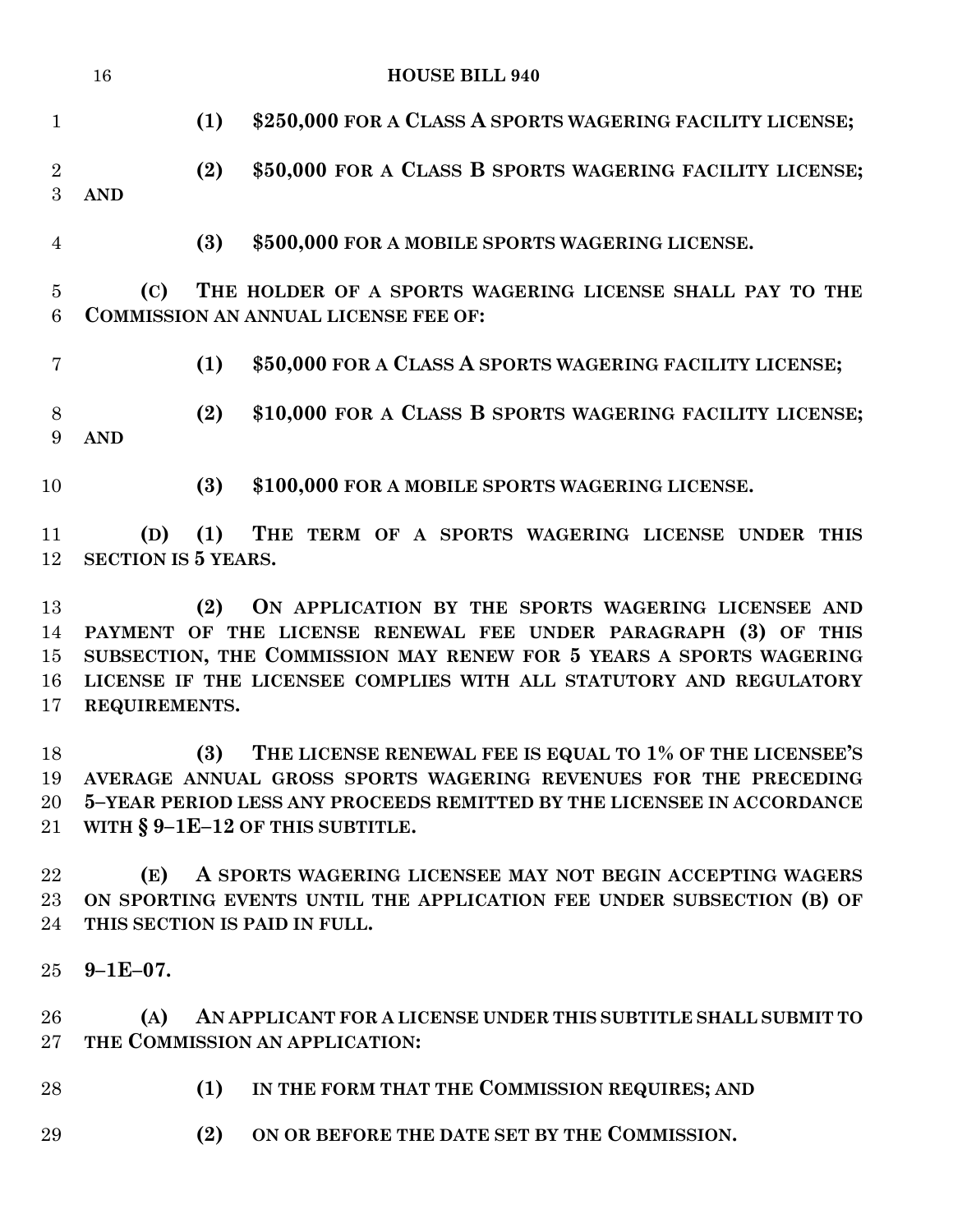**HOUSE BILL 940** 17

 **(B) (1) A SPORTS WAGERING LICENSEE IS SUBJECT TO: (I) THE MINORITY BUSINESS PARTICIPATION GOAL ESTABLISHED FOR A UNIT BY THE SPECIAL SECRETARY FOR THE OFFICE OF SMALL, MINORITY, AND WOMEN BUSINESS AFFAIRS UNDER § 14–302(A)(1)(II) OF THE STATE FINANCE AND PROCUREMENT ARTICLE; AND (II) ANY OTHER CORRESPONDING PROVISIONS OF LAW UNDER TITLE 14, SUBTITLE 3 OF THE STATE FINANCE AND PROCUREMENT ARTICLE. (2) THE MINORITY BUSINESS PARTICIPATION GOAL APPLIES TO: (I) CONSTRUCTION RELATED TO SPORTS WAGERING; AND (II) PROCUREMENT RELATED TO THE OPERATION OF SPORTS WAGERING, INCLUDING PROCUREMENT OF EQUIPMENT AND ONGOING SERVICES. (3) ON OR AFTER JULY 1, 2024, THE PROVISIONS OF THIS SUBSECTION AND ANY REGULATIONS ADOPTED UNDER THIS SUBSECTION SHALL BE OF NO EFFECT AND MAY NOT BE ENFORCED. (C) (1) THIS SUBSECTION DOES NOT APPLY TO THE APPLICATION OR LICENSE RENEWAL FEES FOR A SPORTS WAGERING LICENSE REQUIRED UNDER § 9–1E–06 OF THIS SUBTITLE. (2) (I) SUBJECT TO SUBPARAGRAPH (II) OF THIS PARAGRAPH, THE COMMISSION SHALL ADOPT REGULATIONS THAT ESTABLISH AN APPLICATION FEE AND LICENSE RENEWAL FEE FOR A LICENSE UNDER THIS SUBTITLE. (II) THE APPLICATION FEE FOR AN ONLINE SPORTS WAGERING OPERATOR LICENSE MAY NOT BE LESS THAN \$5,000. (3) AN APPLICANT SHALL SUBMIT THE APPLICATION FEE WITH THE APPLICATION. (4) THE TERM OF THE LICENSE IS 5 YEARS. (D) ON A PROPERLY APPROVED TRANSMITTAL PREPARED BY THE COMMISSION, THE COMPTROLLER SHALL PAY THE FOLLOWING AMOUNTS FROM THE INITIAL LICENSE FEES, ANNUAL LICENSE FEES, AND LICENSE RENEWAL FEES COLLECTED BY THE COMMISSION UNDER THIS SECTION AND § 9–1E–06 OF THIS SUBTITLE:**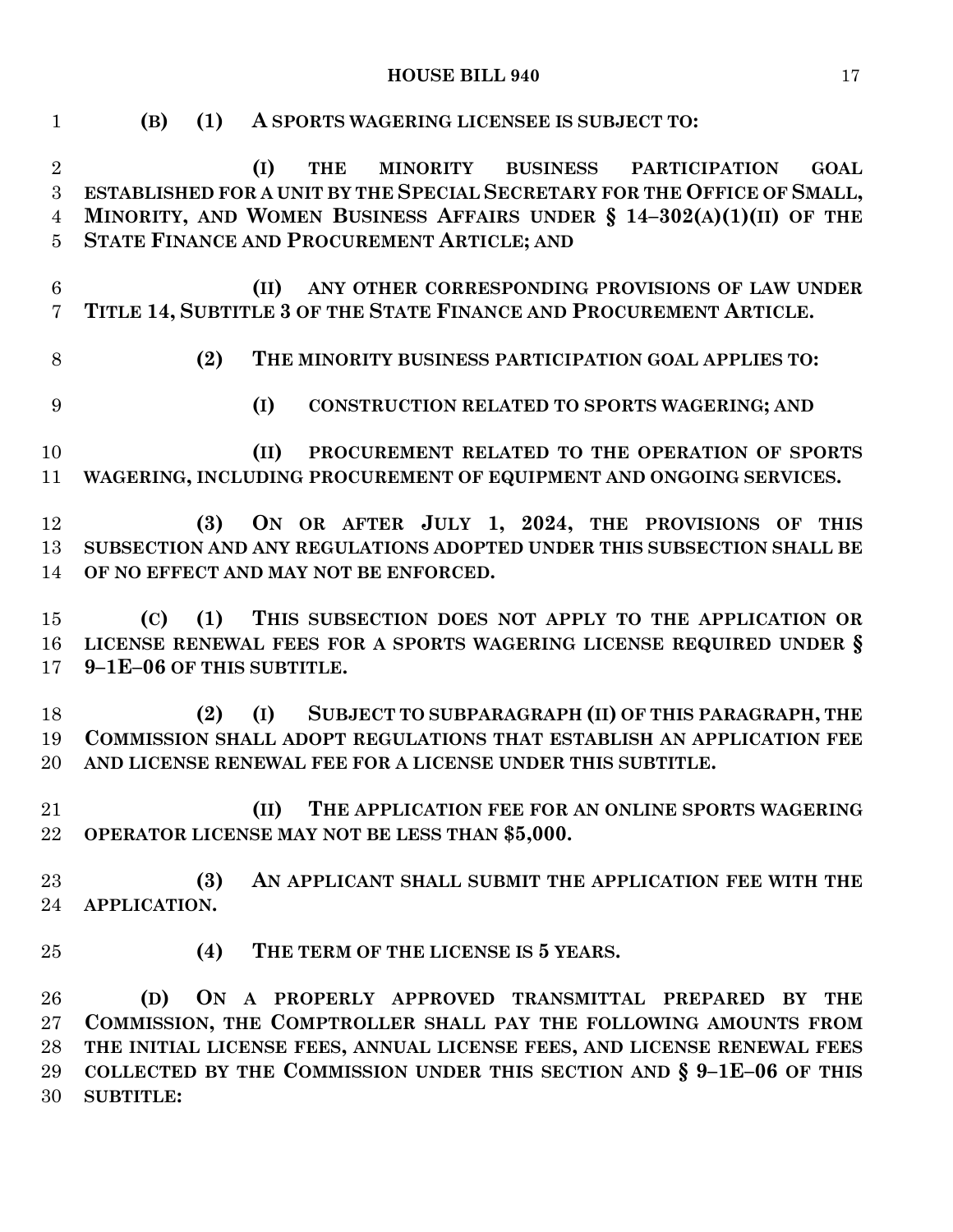**(1) AN AMOUNT TO THE STATE LOTTERY AND GAMING CONTROL AGENCY NECESSARY TO REIMBURSE THE AGENCY FOR EXPENSES RELATED TO PERFORMING BACKGROUND INVESTIGATIONS AND OTHER ACTIVITIES RELATED TO THE ISSUANCE AND RENEWAL OF SPORTS WAGERING LICENSES; AND**

 **(2) THE REMAINDER TO THE BLUEPRINT FOR MARYLAND'S FUTURE FUND ESTABLISHED UNDER § 5–219 OF THE EDUCATION ARTICLE.**

 **(E) (1) APPLICANTS AND LICENSEES SHALL HAVE THE AFFIRMATIVE RESPONSIBILITY TO ESTABLISH BY CLEAR AND CONVINCING EVIDENCE THE APPLICANT'S OR LICENSEE'S QUALIFICATIONS.**

 **(2) APPLICANTS AND LICENSEES SHALL PROVIDE INFORMATION REQUIRED BY THIS SUBTITLE AND SATISFY REQUESTS FOR INFORMATION RELATING TO QUALIFICATIONS IN THE FORM SPECIFIED BY THE COMMISSION, IF APPLICABLE.**

- 
- **(3) (I) APPLICANTS AND LICENSEES SHALL:**

 **1. PROVIDE ASSISTANCE OR INFORMATION REQUIRED BY THE COMMISSION; AND**

 **2. COOPERATE IN AN INQUIRY, AN INVESTIGATION, OR A HEARING CONDUCTED BY THE COMMISSION.**

 **(II) ON ISSUANCE OF A FORMAL REQUEST TO ANSWER OR PRODUCE INFORMATION, EVIDENCE, OR TESTIMONY, IF AN APPLICANT OR A LICENSEE REFUSES TO COMPLY, THE APPLICATION OR LICENSE MAY BE DENIED, SUSPENDED, OR REVOKED BY THE COMMISSION.**

 **(4) (I) IF THE APPLICANT IS AN INDIVIDUAL, THE APPLICANT SHALL BE PHOTOGRAPHED AND FINGERPRINTED FOR IDENTIFICATION AND INVESTIGATION PURPOSES.**

 **(II) IF THE APPLICANT IS NOT AN INDIVIDUAL, THE COMMISSION BY REGULATION MAY ESTABLISH THE CATEGORIES OF INDIVIDUALS WHO SHALL BE PHOTOGRAPHED AND FINGERPRINTED FOR IDENTIFICATION AND INVESTIGATION PURPOSES.**

 **(5) (I) APPLICANTS AND LICENSEES SHALL INFORM THE COMMISSION OF AN ACT OR OMISSION THAT THE PERSON KNOWS OR SHOULD KNOW CONSTITUTES A VIOLATION OF THIS SUBTITLE OR THE REGULATIONS ADOPTED UNDER THIS SUBTITLE.**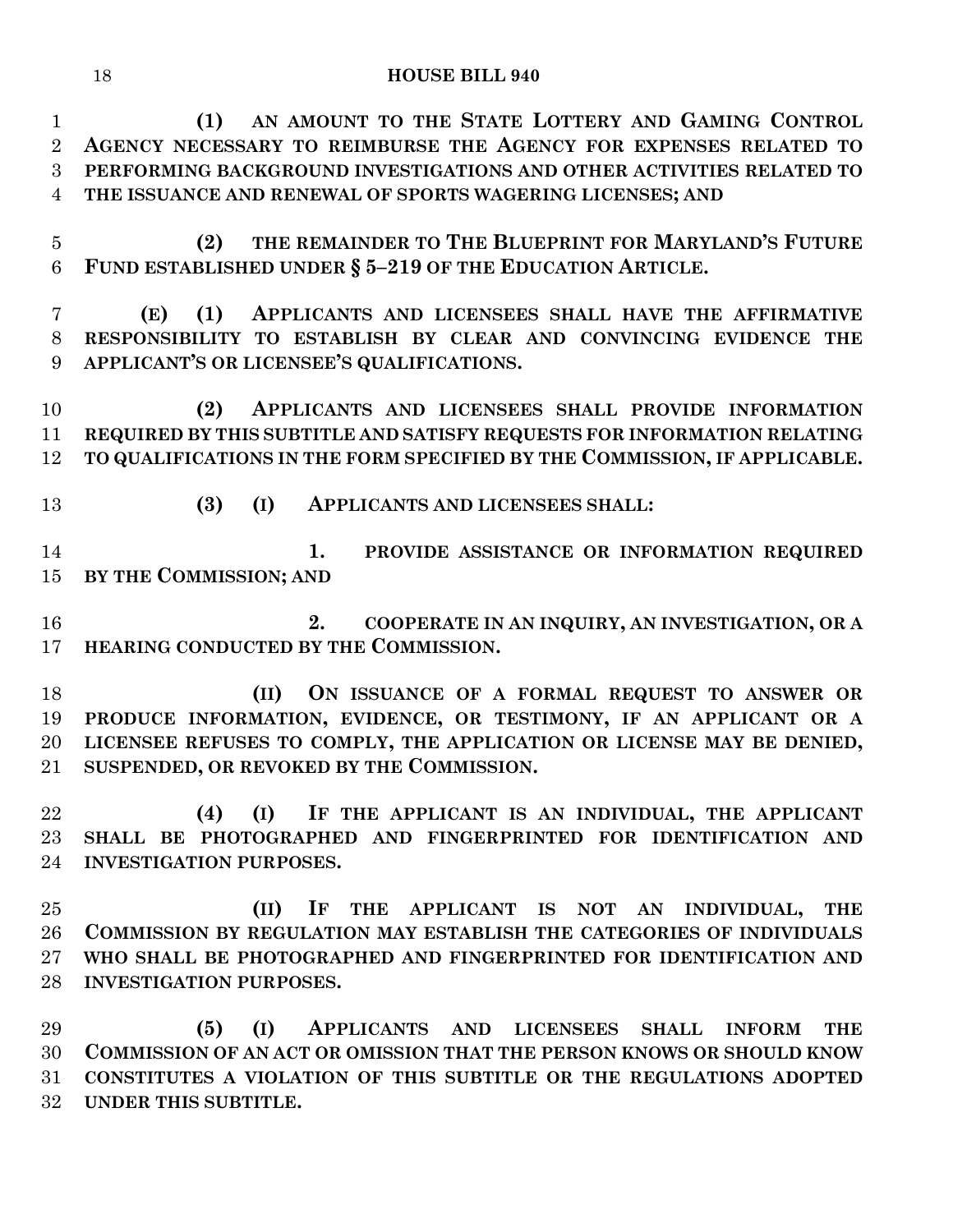| $\mathbf{1}$   | APPLICANTS AND LICENSEES MAY NOT DISCRIMINATE<br>(II)                                                                        |  |  |  |  |
|----------------|------------------------------------------------------------------------------------------------------------------------------|--|--|--|--|
| $\overline{2}$ | AGAINST A PERSON WHO IN GOOD FAITH INFORMS THE COMMISSION OF AN ACT OR                                                       |  |  |  |  |
| 3              | OMISSION THAT THE PERSON BELIEVES CONSTITUTES A VIOLATION OF THIS                                                            |  |  |  |  |
| $\overline{4}$ | SUBTITLE OR THE REGULATIONS ADOPTED UNDER THIS SUBTITLE.                                                                     |  |  |  |  |
| $\overline{5}$ | (6)<br>APPLICANTS AND LICENSEES SHALL PRODUCE INFORMATION,                                                                   |  |  |  |  |
| 6              | DOCUMENTATION,<br><b>ASSURANCES</b><br><b>TO</b><br><b>ESTABLISH</b><br><b>AND</b><br><b>THE</b><br><b>FOLLOWING</b>         |  |  |  |  |
| 7              | QUALIFICATION CRITERIA BY CLEAR AND CONVINCING EVIDENCE:                                                                     |  |  |  |  |
| 8<br>9         | (I)<br><b>THE</b><br><b>FINANCIAL</b><br>STABILITY, INTEGRITY,<br><b>AND</b><br>RESPONSIBILITY OF THE APPLICANT OR LICENSEE; |  |  |  |  |
| 10             | THE INTEGRITY OF ANY FINANCIAL BACKERS, INVESTORS,<br>(II)                                                                   |  |  |  |  |
| 11             | MORTGAGEES, BONDHOLDERS, AND HOLDERS OF OTHER EVIDENCES<br>OF                                                                |  |  |  |  |
| 12             | INDEBTEDNESS THAT BEAR A RELATION TO THE APPLICATION;                                                                        |  |  |  |  |
| 13             | (III) THE APPLICANT'S OR LICENSEE'S GOOD CHARACTER,                                                                          |  |  |  |  |
| 14             | HONESTY, AND INTEGRITY;                                                                                                      |  |  |  |  |
|                |                                                                                                                              |  |  |  |  |
| 15             | (IV) SUFFICIENT BUSINESS ABILITY AND EXPERIENCE OF THE                                                                       |  |  |  |  |
| 16             | APPLICANT OR LICENSEE; AND                                                                                                   |  |  |  |  |
| 17             | (V)<br>THAT:                                                                                                                 |  |  |  |  |
| 18             | 1.<br>THE APPLICANT OR LICENSEE HAS ENTERED INTO A                                                                           |  |  |  |  |
| 19             | LABOR PEACE AGREEMENT WITH EACH LABOR ORGANIZATION THAT IS ACTIVELY                                                          |  |  |  |  |
| 20             | ENGAGED IN REPRESENTING OR ATTEMPTING TO REPRESENT SPORTS WAGERING                                                           |  |  |  |  |
| 21             | INDUSTRY WORKERS IN THE STATE;                                                                                               |  |  |  |  |
|                |                                                                                                                              |  |  |  |  |
| 22             | 2. THE LABOR PEACE AGREEMENT IS VALID AND                                                                                    |  |  |  |  |
| 23             | ENFORCEABLE UNDER 29 U.S.C. § 158;                                                                                           |  |  |  |  |
|                |                                                                                                                              |  |  |  |  |
| 24             | THE LABOR PEACE AGREEMENT PROTECTS THE<br>3.                                                                                 |  |  |  |  |
| 25             | STATE'S REVENUES BY PROHIBITING THE LABOR ORGANIZATION AND ITS MEMBERS                                                       |  |  |  |  |
| 26             | FROM ENGAGING IN PICKETING, WORK STOPPAGES, BOYCOTTS, AND ANY OTHER                                                          |  |  |  |  |
| $27\,$         | ECONOMIC INTERFERENCE WITH THE OPERATION OF SPORTS WAGERING WITHIN                                                           |  |  |  |  |
| 28             | THE FIRST 5 YEARS OF THE EFFECTIVE DATE OF A SPORTS WAGERING LICENSE; AND                                                    |  |  |  |  |
|                |                                                                                                                              |  |  |  |  |
| 29             | THE LABOR PEACE AGREEMENT APPLIES TO ALL<br>4.                                                                               |  |  |  |  |
| 30             | OPERATIONS AT A FACILITY OR LOCATION WHERE SPORTS WAGERING IS                                                                |  |  |  |  |
| 31             | CONDUCTED.                                                                                                                   |  |  |  |  |
|                |                                                                                                                              |  |  |  |  |
| 32             | (1)<br>(F)<br>ON THE FILING OF AN APPLICATION FOR ANY LICENSE REQUIRED                                                       |  |  |  |  |
| 33             | UNDER THIS SUBTITLE AND ANY SUPPLEMENTAL INFORMATION REQUIRED BY THE                                                         |  |  |  |  |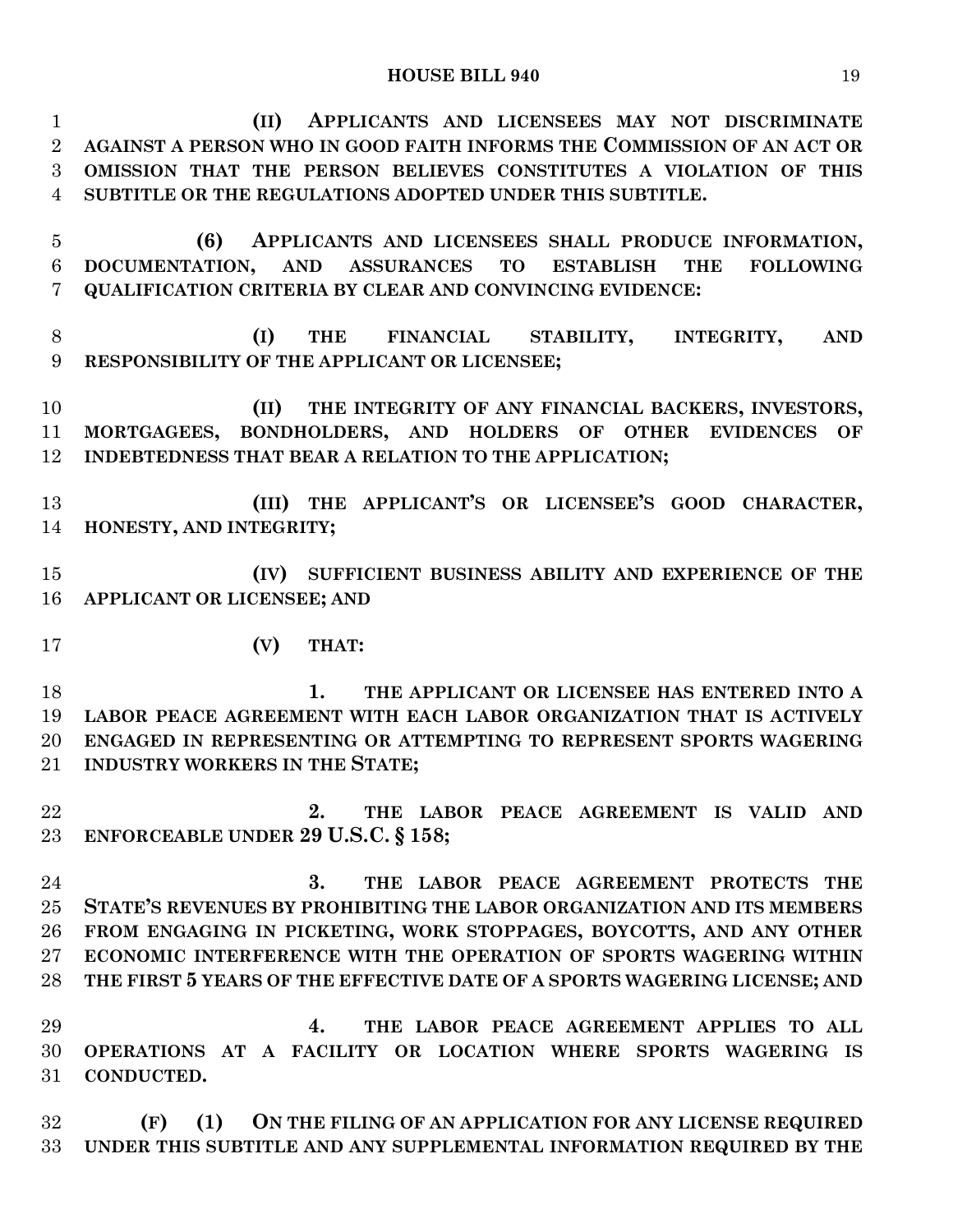**COMMISSION, THE COMMISSION SHALL CONDUCT A BACKGROUND INVESTIGATION ON THE QUALIFICATIONS OF THE APPLICANT AND ANY PERSON WHO IS REQUIRED TO BE QUALIFIED UNDER THIS SUBTITLE AS A CONDITION OF A LICENSE.**

 **(2) THE COMMISSION MAY REFER AN APPLICATION FOR A LICENSE TO AN APPROVED VENDOR UNDER § 9–1A–20 OF THIS TITLE TO CONDUCT THE BACKGROUND INVESTIGATION FOR THE COMMISSION.**

 **(G) (1) AFTER RECEIVING THE RESULTS OF THE BACKGROUND INVESTIGATION, THE COMMISSION MAY EITHER GRANT A LICENSE TO AN APPLICANT WHOM THE COMMISSION DETERMINES TO BE QUALIFIED OR DENY THE LICENSE TO AN APPLICANT WHOM THE COMMISSION DETERMINES TO BE NOT QUALIFIED OR DISQUALIFIED.**

 **(2) IF AN APPLICATION FOR A LICENSE IS DENIED, THE COMMISSION SHALL PREPARE AND FILE AN ORDER DENYING THE LICENSE WITH A STATEMENT OF THE REASONS FOR THE DENIAL, INCLUDING THE SPECIFIC FINDINGS OF FACT.**

 **(H) (1) AN INDIVIDUAL MAY NOT KNOWINGLY GIVE FALSE INFORMATION OR MAKE A MATERIAL MISSTATEMENT IN AN APPLICATION REQUIRED FOR ANY LICENSE UNDER THIS SUBTITLE OR IN ANY SUPPLEMENTAL INFORMATION REQUIRED BY THE COMMISSION.**

 **(2) AN INDIVIDUAL WHO VIOLATES THIS SECTION IS GUILTY OF A MISDEMEANOR AND ON CONVICTION IS SUBJECT TO IMPRISONMENT NOT EXCEEDING 3 YEARS OR A FINE NOT EXCEEDING \$5,000 OR BOTH.**

**9–1E–08.**

 **(A) THE COMMISSION MAY DENY A LICENSE TO AN APPLICANT FOR A LICENSE UNDER § 9–1E–05 OF THIS SUBTITLE, REPRIMAND OR FINE A LICENSEE, OR SUSPEND OR REVOKE A LICENSE FOR A VIOLATION OF:**

- **(1) THIS SUBTITLE;**
- **(2) A REGULATION ADOPTED UNDER THIS SUBTITLE; OR**
- **(3) A CONDITION THAT THE COMMISSION SETS.**

 **(B) FOR EACH VIOLATION SPECIFIED IN SUBSECTION (A) OF THIS SECTION, THE COMMISSION MAY IMPOSE A PENALTY NOT EXCEEDING \$5,000.**

 **(C) EACH DAY THAT A PERSON IS IN VIOLATION UNDER THIS SECTION SHALL BE CONSIDERED A SEPARATE VIOLATION.**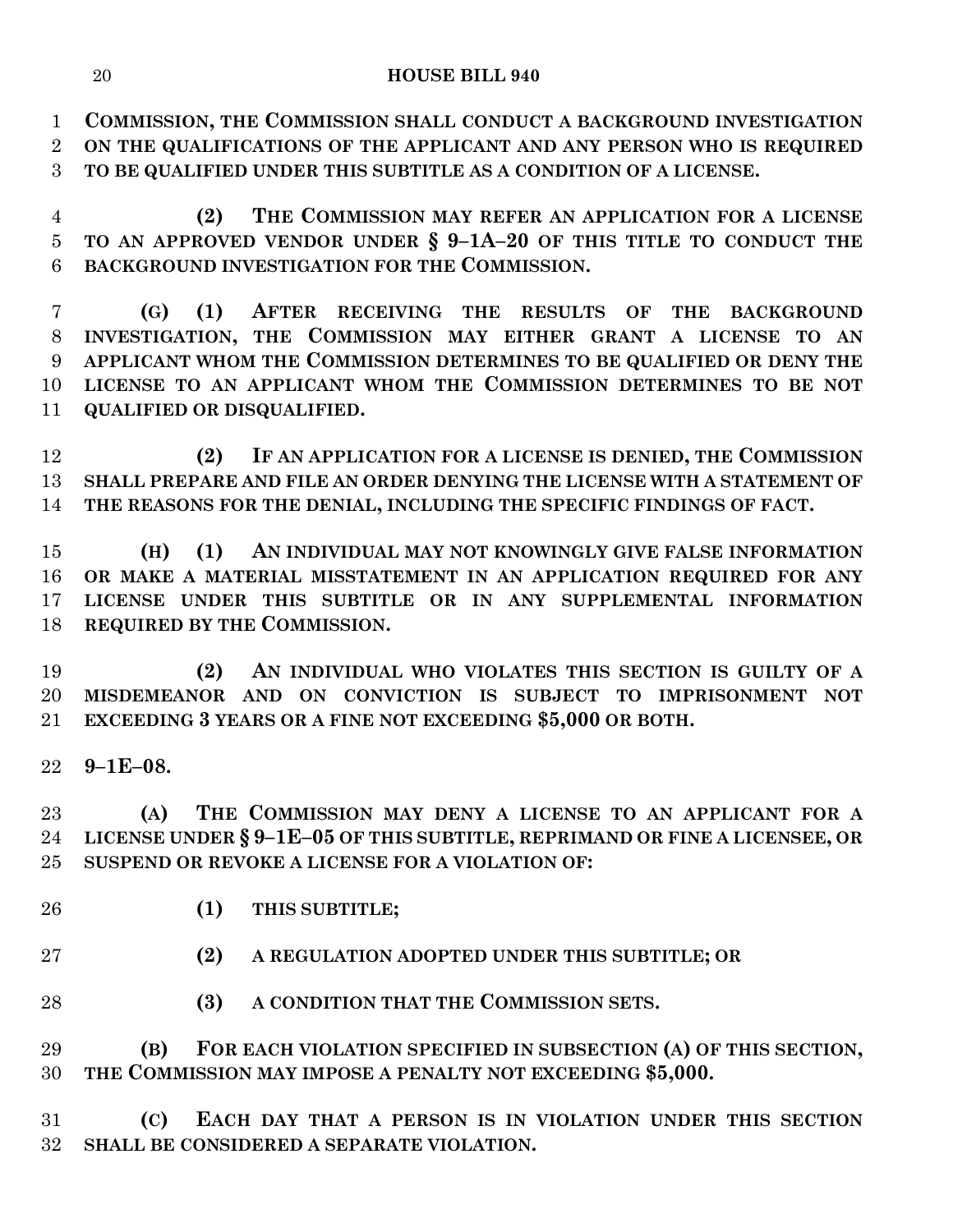**(D) TO DETERMINE THE AMOUNT OF THE PENALTY IMPOSED UNDER SUBSECTION (B) OF THIS SECTION, THE COMMISSION SHALL CONSIDER:**

**(1) THE SERIOUSNESS OF THE VIOLATION;**

**(2) THE HARM CAUSED BY THE VIOLATION; AND**

 **(3) THE GOOD FAITH OR LACK OF GOOD FAITH OF THE PERSON WHO COMMITTED THE VIOLATION.**

 **(E) EXCEPT AS OTHERWISE PROVIDED IN THIS SUBTITLE, NOTHING CONTAINED IN THIS SUBTITLE ABROGATES OR LIMITS THE CRIMINAL LAWS OF THE STATE OR LIMITS THE AUTHORITY OF THE GENERAL ASSEMBLY TO ENACT STATUTES ESTABLISHING CRIMINAL OFFENSES AND PENALTIES RELATING TO SPORTS WAGERING OPERATIONS.**

**9–1E–09.**

 **(A) A SPORTS WAGERING FACILITY LICENSEE MAY ACCEPT WAGERS ON SPORTING EVENTS THAT ARE MADE:**

**(1) BY AN INDIVIDUAL PHYSICALLY PRESENT:**

 **(I) IN A VIDEO LOTTERY FACILITY, IF THE SPORTS WAGERING LICENSEE IS A VIDEO LOTTERY OPERATOR;**

 **(II) AT PIMLICO RACE COURSE, ON LIVE RACING DAYS, OR A RACE TRACK LOCATED AT LAUREL PARK OR IN TIMONIUM, IF THE SPORTS WAGERING LICENSEE IS A HORSE RACING LICENSEE;**

 **(III) AT THE FACILITY IDENTIFIED IN THE APPLICATION APPROVED BY THE SPORTS WAGERING APPLICATION REVIEW COMMISSION, IF THE SPORTS WAGERING LICENSEE IS A HOLDER OF A CLASS B SPORTS WAGERING FACILITY LICENSE; OR**

 **(IV) SUBJECT TO SUBSECTION (D) OF THIS SECTION, AT A STADIUM PRIMARILY USED FOR PROFESSIONAL FOOTBALL OR PROFESSIONAL BASEBALL IF THE SPORTS WAGERING LICENSEE IS THE OPERATOR OF A VIDEO LOTTERY FACILITY LOCATED IN THE SAME COUNTY AS THE STADIUM; OR**

 **(2) ON A SELF–SERVICE KIOSK OR MACHINE, APPROVED BY THE COMMISSION, LOCATED IN A FACILITY OR AT A LOCATION IDENTIFIED UNDER ITEM (1) OF THIS SUBSECTION.**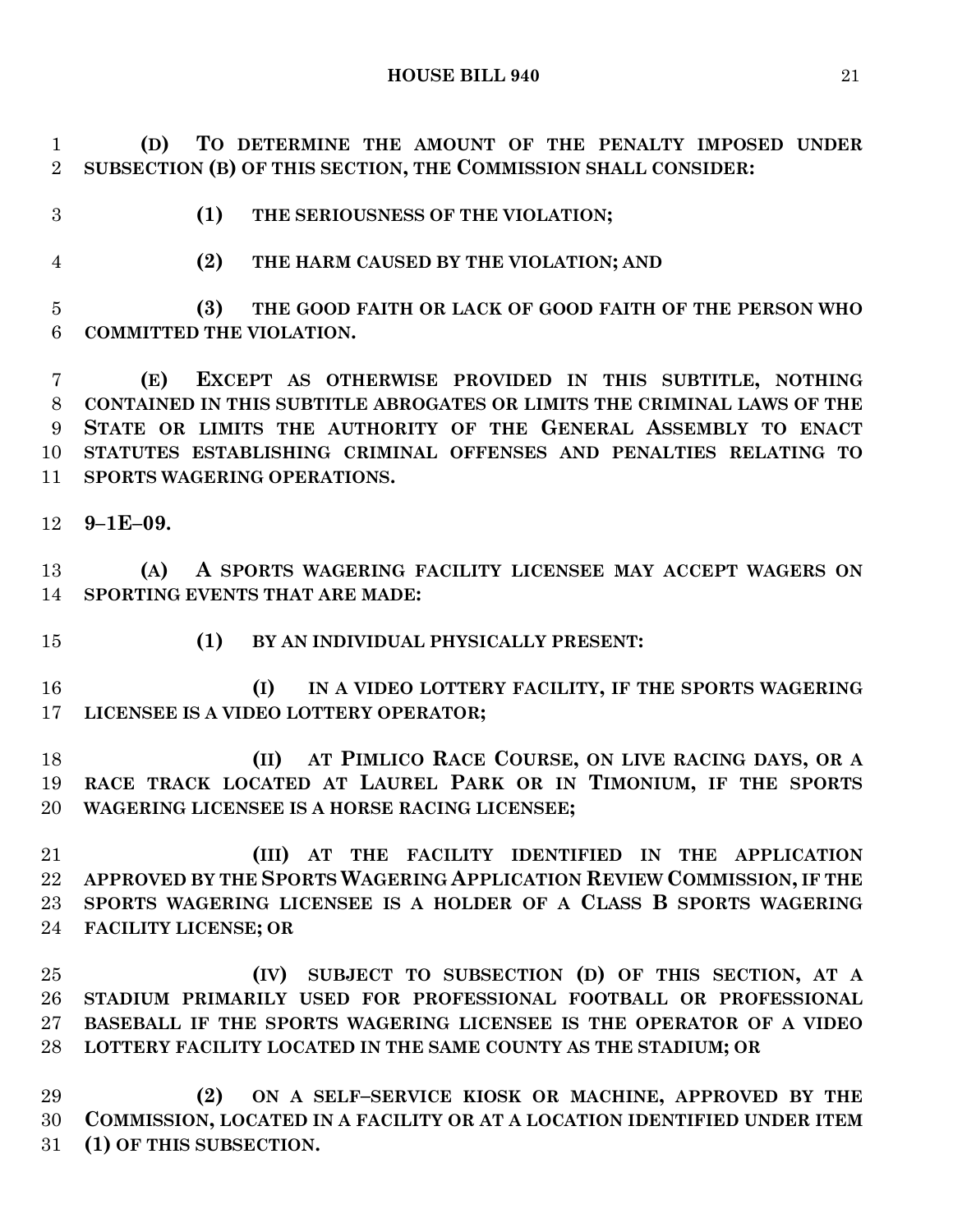**(B) A MOBILE SPORTS WAGERING LICENSEE MAY ACCEPT WAGERS ON SPORTING EVENTS THAT ARE MADE THROUGH ONLINE SPORTS WAGERING BY AN INDIVIDUAL PHYSICALLY LOCATED IN THE STATE.**

 **(C) TO PARTICIPATE IN ONLINE SPORTS WAGERING UNDER THIS SECTION, AN INDIVIDUAL SHALL REGISTER:**

 **(1) IF THE MOBILE SPORTS WAGERING LICENSEE IS ALSO A SPORTS WAGERING FACILITY LICENSEE, IN PERSON AT A FACILITY OR LOCATION IDENTIFIED UNDER SUBSECTION (A)(1) OF THIS SECTION; OR** 

 **(2) ONLINE USING A WEBSITE OR MOBILE APPLICATION APPROVED BY THE COMMISSION.**

 **(D) A SPORTS WAGERING LICENSEE AUTHORIZED TO ACCEPT WAGERS AT A STADIUM UNDER SUBSECTION (A)(1)(IV) OF THIS SECTION:**

 **(1) MAY ACCEPT WAGERS AT THE STADIUM ONLY ON LIVE GAME DAYS; AND**

 **(2) SHALL OWN OR LEASE THE SPORTS WAGERING EQUIPMENT AT THE STADIUM AND SHALL, WITH ITS EMPLOYEES, OPERATE THE EQUIPMENT.**

**9–1E–10.**

**(A) (1) A MOBILE SPORTS WAGERING LICENSEE:**

 **(I) MAY CONDUCT AND OPERATE ONLINE SPORTS WAGERING; OR**

 **(II) SUBJECT TO PARAGRAPH (3) OF THIS SUBSECTION AND SUBSECTION (B) OF THIS SECTION, MAY ENTER INTO A CONTRACT WITH AN ONLINE SPORTS WAGERING OPERATOR TO CONDUCT ONLINE SPORTS WAGERING ON ITS BEHALF.**

 **(2) A PERSON OTHER THAN THE MOBILE SPORTS WAGERING LICENSEE MAY NOT CONDUCT ONLINE SPORTS WAGERING, EXCEPT FOR TESTING PURPOSES, UNTIL THE PERSON RECEIVES FROM THE COMMISSION AN ONLINE SPORTS WAGERING LICENSE.**

 **(3) (I) A SPORTS WAGERING LICENSEE MAY NOT CONTRACT WITH MORE THAN ONE ONLINE SPORTS WAGERING OPERATOR TO CONDUCT ONLINE SPORTS WAGERING ON THE LICENSEE'S BEHALF.**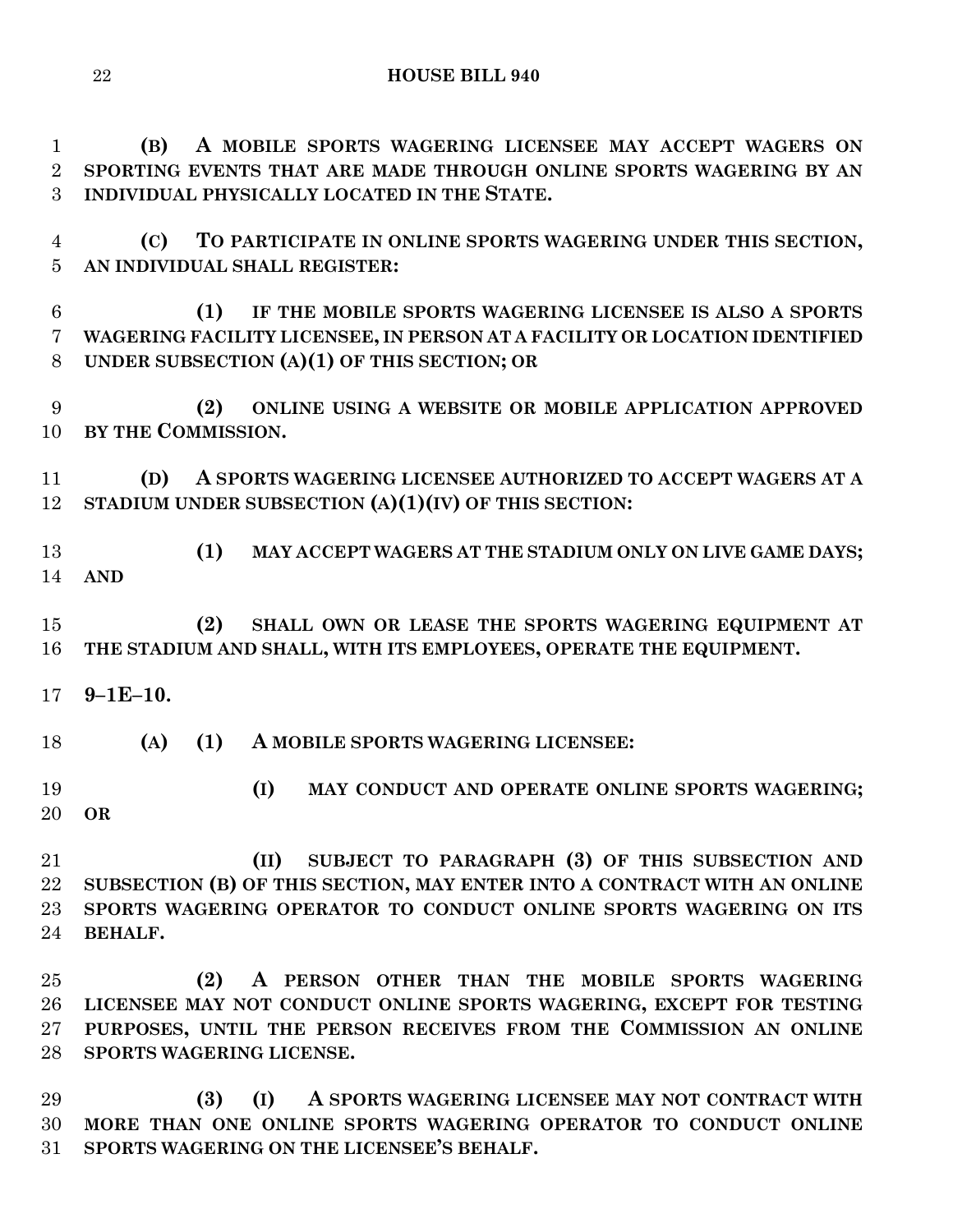**(II) ALL SPORTS WAGERING LICENSEES THAT ARE RELATED ENTITIES ARE TREATED AS A SINGLE SPORTS WAGERING LICENSEE FOR PURPOSES OF THE LIMITATION UNDER SUBPARAGRAPH (I) OF THIS PARAGRAPH.**

 **(B) (1) THE DUTIES AND RESPONSIBILITIES OF AN ONLINE SPORTS WAGERING OPERATOR MAY NOT BE ASSIGNED, DELEGATED, SUBCONTRACTED, OR TRANSFERRED TO A THIRD PARTY WITHOUT THE PRIOR APPROVAL OF THE COMMISSION.**

 **(2) A THIRD PARTY MUST BE LICENSED AS AN ONLINE SPORTS WAGERING OPERATOR BEFORE OFFERING ONLINE SPORTS WAGERING.**

 **(C) AN ONLINE SPORTS WAGERING OPERATOR MAY CONDUCT ONLINE SPORTS WAGERING ON BEHALF OF MORE THAN ONE SPORTS WAGERING LICENSEE.**

**9–1E–11.**

 **(A) AN INDIVIDUAL MAY NOT WAGER ON A SPORTING EVENT AND A SPORTS WAGERING LICENSEE MAY NOT ACCEPT A WAGER FROM AN INDIVIDUAL ON A SPORTING EVENT IF THE INDIVIDUAL:**

- 
- **(1) IS UNDER THE AGE OF 21 YEARS;**
- **(2) IS NOT PHYSICALLY PRESENT IN THE STATE;**

 **(3) IS AN ATHLETE, A COACH, A REFEREE, OR A DIRECTOR OR AN EMPLOYEE OF A SPORTS GOVERNING ENTITY OR ANY OF ITS MEMBER TEAMS;**

 **(4) IS THE DIRECT OR INDIRECT LEGAL OR BENEFICIAL OWNER OF 10% OR MORE OF A SPORTS GOVERNING ENTITY OR ANY OF ITS MEMBER TEAMS IF ANY MEMBER TEAM OF THAT SPORTS GOVERNING ENTITY PARTICIPATES IN THE SPORTING EVENT;**

 **(5) HAS ACCESS TO CERTAIN TYPES OF EXCLUSIVE INFORMATION ON ANY SPORTING EVENT OVERSEEN BY THAT INDIVIDUAL'S SPORTS GOVERNING ENTITY;**

 **(6) HOLDS A POSITION OF AUTHORITY OR INFLUENCE SUFFICIENT TO EXERT INFLUENCE OVER THE PARTICIPANTS IN A SPORTING EVENT, INCLUDING COACHES, MANAGERS, HANDLERS, OR ATHLETIC TRAINERS;**

 **(7) IS IDENTIFIED ON A MANDATORY OR VOLUNTARY SPORTS WAGERING EXCLUSION LIST MAINTAINED BY THE COMMISSION;**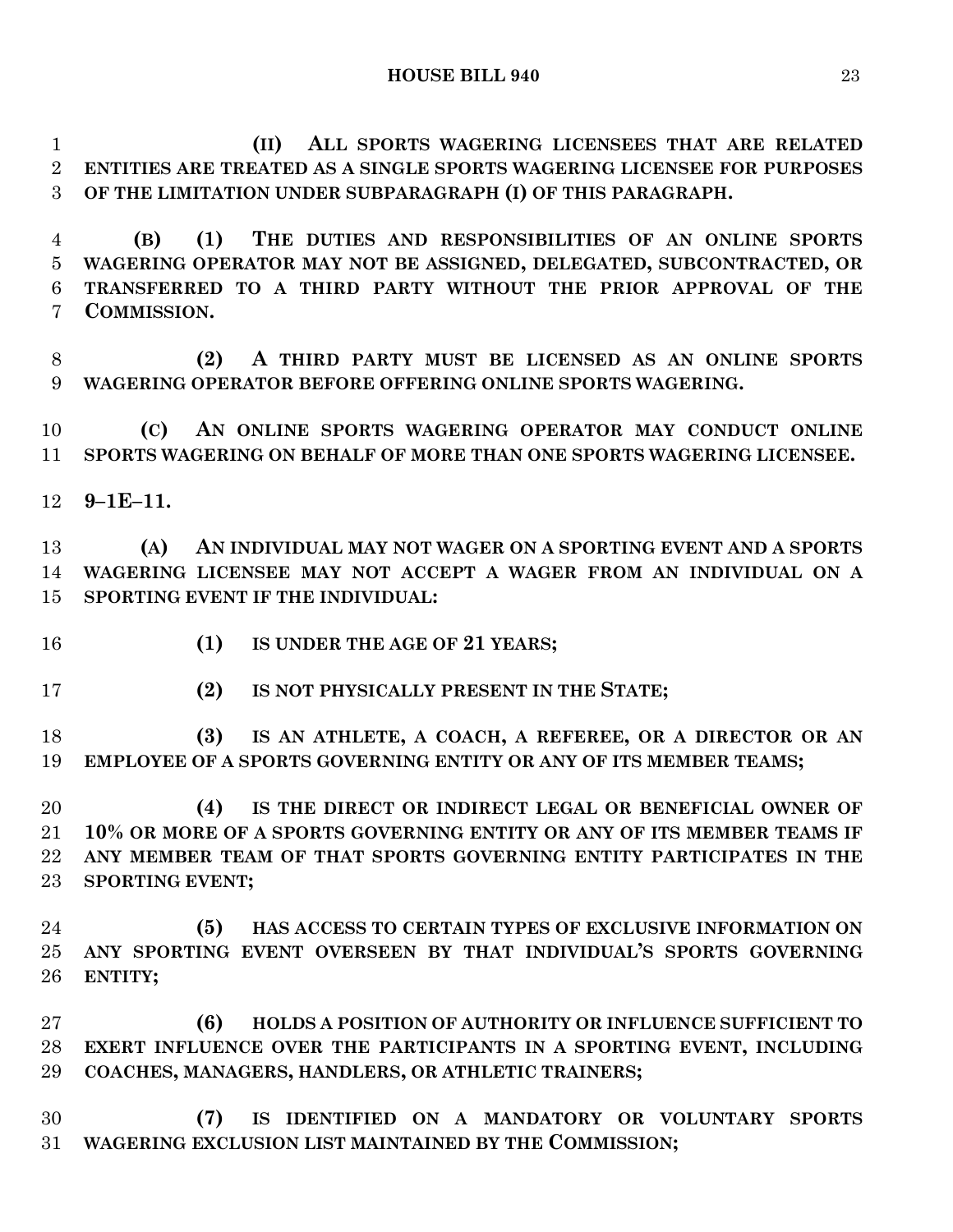**(8) IS THE OPERATOR, DIRECTOR, OFFICER, OWNER, OR EMPLOYEE OF THE SPORTS WAGERING LICENSEE OR ONLINE SPORTS WAGERING OPERATOR OR ANY RELATIVE OF THE LICENSEE OR OPERATOR LIVING IN THE SAME HOUSEHOLD AS THE LICENSEE OR OPERATOR;**

 **(9) HAS ACCESS TO NONPUBLIC CONFIDENTIAL INFORMATION HELD BY THE SPORTS WAGERING LICENSEE OR ONLINE SPORTS WAGERING OPERATOR; OR**

 **(10) IS A CATEGORY OF INDIVIDUALS PROHIBITED BY THE COMMISSION UNDER SUBSECTION (E) OF THIS SECTION FROM WAGERING ON A SPORTING EVENT.**

 **(B) FOR ONLINE SPORTS WAGERING, A MOBILE SPORTS WAGERING LICENSEE SHALL:**

 **(1) HAVE IN PLACE TECHNICAL AND OPERATIONAL MEASURES TO PREVENT ACCESS BY INDIVIDUALS WHO ARE UNDERAGE OR PHYSICALLY LOCATED OUTSIDE THE STATE, INCLUDING:**

 **(I) AGE VERIFICATION PROCEDURES, WHICH MAY REQUIRE THE USE OF A REPUTABLE INDEPENDENT THIRD PARTY THAT IS IN THE BUSINESS OF VERIFYING AN INDIVIDUAL'S PERSONALLY IDENTIFIABLE INFORMATION; AND**

 **(II) THE USE OF GEOLOCATION TECHNOLOGY TO VERIFY A BETTOR'S GEOGRAPHIC LOCATION;**

 **(2) INCLUDE ON ITS ONLINE SPORTS WAGERING WEBSITE A DESCRIPTION OF THE POSSIBLE REPERCUSSIONS FOR AN UNDERAGE OR OUT–OF–STATE BETTOR, WHICH MAY INCLUDE IMMEDIATE STOPPAGE OF PLAY, ACCOUNT CLOSURE, AND FORFEITURE AND CONFISCATION OF WINNINGS; AND**

 **(3) ESTABLISH PROCEDURES TO PREVENT PROHIBITED INDIVIDUALS FROM WAGERING ON SPORTING EVENTS.**

**(C) A SPORTS WAGERING LICENSEE SHALL:**

**(1) PROMPTLY REPORT TO THE COMMISSION:**

 **(I) ANY CRIMINAL OR DISCIPLINARY PROCEEDINGS AGAINST THE LICENSEE OR ITS EMPLOYEES IN CONNECTION WITH THE LICENSEE'S SPORTS WAGERING OPERATION;**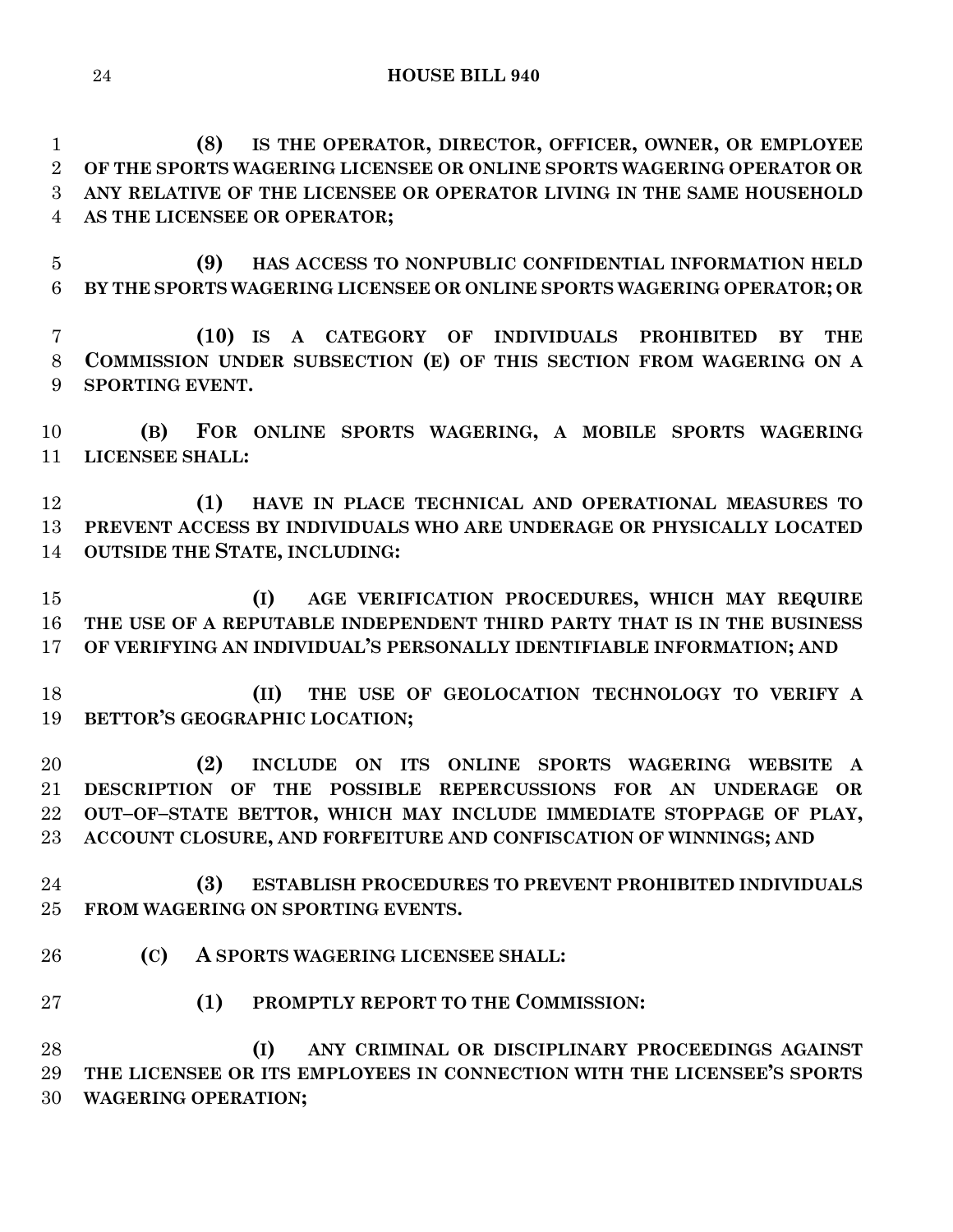**(II) ANY ABNORMAL BETTING ACTIVITY OR PATTERNS THAT MAY INDICATE A CONCERN ABOUT THE INTEGRITY OF A SPORTING EVENT;**

 **(III) ANY OTHER CONDUCT WITH THE POTENTIAL TO CORRUPT THE OUTCOME OF A SPORTING EVENT FOR PURPOSES OF FINANCIAL GAIN, INCLUDING MATCH FIXING; AND**

 **(IV) ANY SUSPICIOUS OR ILLEGAL WAGERING ACTIVITIES, INCLUDING THE USE OF FUNDS DERIVED FROM ILLEGAL ACTIVITY, WAGERS TO CONCEAL OR LAUNDER FUNDS DERIVED FROM ILLEGAL ACTIVITY, USE OF AGENTS TO PLACE WAGERS, OR USE OF FALSE IDENTIFICATION; AND**

 **(2) MAINTAIN RECORDS OF SPORTS WAGERING OPERATIONS IN ACCORDANCE WITH REGULATIONS ADOPTED BY THE COMMISSION.**

 **(D) THE COMMISSION IS AUTHORIZED TO SHARE ANY INFORMATION UNDER THIS SECTION WITH ANY LAW ENFORCEMENT AGENCY, SPORTS TEAM, SPORTS GOVERNING ENTITY, OR REGULATORY AGENCY THE COMMISSION DEEMS APPROPRIATE.**

- **(E) (1) IN THIS SUBSECTION, "INTERESTED PARTY" MEANS:**
- 
- **(I) A SPORTS WAGERING LICENSEE;**

 **(II) A PROFESSIONAL SPORTS TEAM, LEAGUE, ASSOCIATION, OR GOVERNING ENTITY; OR** 

- 
- **(III) AN INSTITUTION OF HIGHER EDUCATION.**

 **(2) IF AN INTERESTED PARTY BELIEVES THAT A TYPE OR FORM OF WAGERING OR A CATEGORY OF INDIVIDUALS WAGERING ON SPORTING EVENTS IS CONTRARY TO PUBLIC POLICY, IS UNFAIR TO CONSUMERS, OR AFFECTS THE INTEGRITY OF A PARTICULAR SPORT OR THE SPORTS WAGERING INDUSTRY, THE INTERESTED PARTY MAY SUBMIT TO THE COMMISSION, IN WRITING, A REQUEST TO PROHIBIT THE TYPE OR FORM OF SPORTS WAGERING OR THE CATEGORY OF INDIVIDUALS FROM WAGERING ON SPORTING EVENTS.**

 **(3) THE COMMISSION MAY GRANT A REQUEST SUBMITTED UNDER PARAGRAPH (2) OF THIS SUBSECTION ON A SHOWING OF GOOD CAUSE BY THE INTERESTED PARTY.**

 **(4) THE COMMISSION SHALL RESPOND TO A REQUEST UNDER THIS SUBSECTION CONCERNING A PARTICULAR SPORTING EVENT BEFORE THE START OF**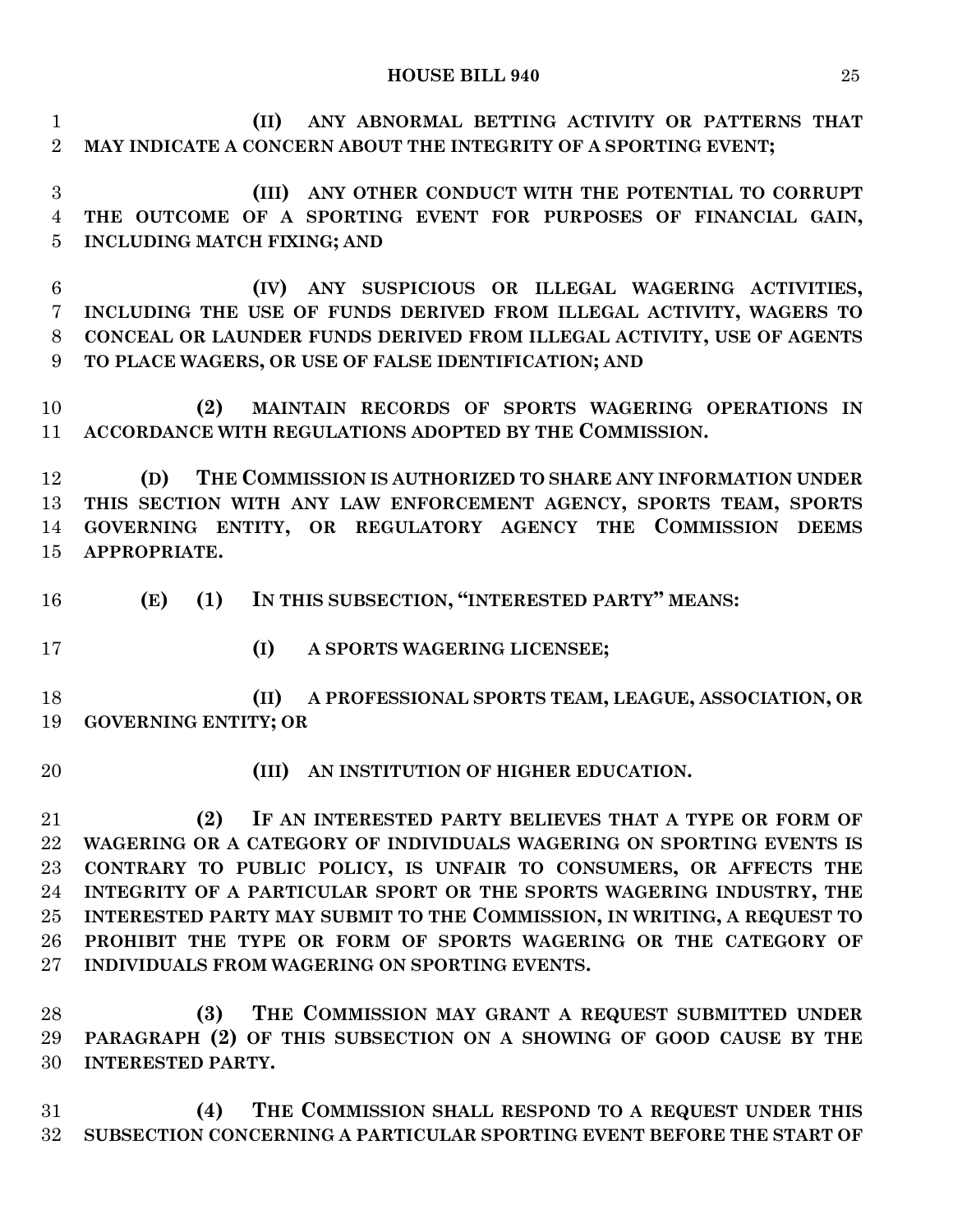**THE SPORTING EVENT TO THE GREATEST EXTENT FEASIBLE, OR AS SOON AS PRACTICABLE.**

**9–1E–12.**

 **(A) (1) THE COMMISSION SHALL ACCOUNT TO THE COMPTROLLER FOR ALL OF THE REVENUE UNDER THIS SUBTITLE.**

 **(2) THE PROCEEDS FROM SPORTS WAGERING SHALL BE UNDER THE CONTROL OF THE COMPTROLLER AND DISTRIBUTED AS PROVIDED UNDER SUBSECTION (B) OF THIS SECTION.**

 **(B) (1) (I) EXCEPT AS PROVIDED IN SUBPARAGRAPHS (II) AND (III) OF THIS PARAGRAPH, ALL PROCEEDS FROM SPORTS WAGERING SHALL BE ELECTRONICALLY TRANSFERRED DAILY INTO THE STATE LOTTERY FUND ESTABLISHED UNDER SUBTITLE 1 OF THIS TITLE.**

 **(II) A SPORTS WAGERING FACILITY LICENSEE SHALL RETAIN 85% OF THE PROCEEDS FROM SPORTS WAGERING CONDUCTED AT THE LOCATIONS DESCRIBED IN § 9–1E–09(A) OF THIS SUBTITLE.**

**(III) A MOBILE SPORTS WAGERING LICENSEE SHALL RETAIN:**

 **1. OF THE FIRST \$5,000,000 OF PROCEEDS FROM ONLINE SPORTS WAGERING RECEIVED BY THE SPORTS WAGERING LICENSEE DURING THE CALENDAR YEAR, 85% OF THE PROCEEDS; AND**

 **2. OF ANY PROCEEDS FROM ONLINE SPORTS WAGERING RECEIVED BY THE SPORTS WAGERING LICENSEE DURING THE CALENDAR YEAR EXCEEDING \$5,000,000, 82.5% OF THE PROCEEDS.**

 **(2) ALL PROCEEDS FROM SPORTS WAGERING IN THE STATE LOTTERY FUND ESTABLISHED UNDER SUBTITLE 1 OF THIS TITLE SHALL BE DISTRIBUTED ON A MONTHLY BASIS, ON A PROPERLY APPROVED TRANSMITTAL PREPARED BY THE COMMISSION TO THE BLUEPRINT FOR MARYLAND'S FUTURE FUND ESTABLISHED UNDER § 5–219 OF THE EDUCATION ARTICLE.**

 **(C) A WINNING WAGER ON A SPORTING EVENT THAT IS NOT CLAIMED BY THE WINNER WITHIN 182 DAYS AFTER THE WAGER IS WON SHALL:**

**(1) BECOME THE PROPERTY OF THE STATE; AND**

 **(2) BE DISTRIBUTED TO THE BLUEPRINT FOR MARYLAND'S FUTURE FUND ESTABLISHED UNDER § 5–219 OF THE EDUCATION ARTICLE.**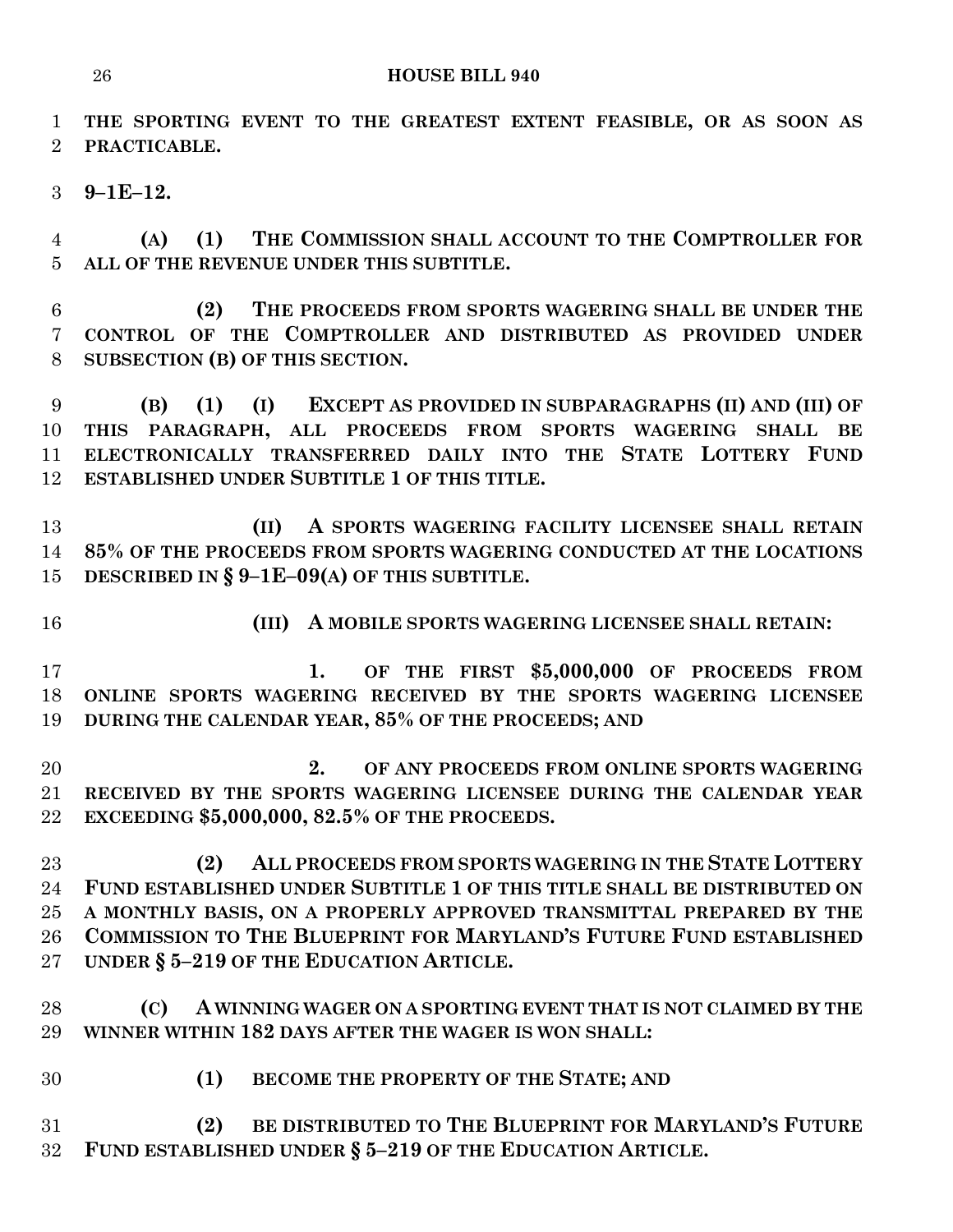**(D) IF A SPORTS WAGERING LICENSEE RETURNS TO SUCCESSFUL PLAYERS MORE THAN THE AMOUNT OF MONEY WAGERED ON ANY DAY, THE LICENSEE MAY SUBTRACT THAT AMOUNT FROM THE PROCEEDS OF UP TO 90 FOLLOWING DAYS.**

**9–1E–13.**

 **(A) ALL WAGERS ON SPORTING EVENTS AUTHORIZED UNDER THIS SUBTITLE SHALL BE INITIATED, RECEIVED, AND OTHERWISE MADE WITHIN THE STATE UNLESS OTHERWISE DETERMINED BY THE COMMISSION IN ACCORDANCE WITH APPLICABLE FEDERAL AND STATE LAWS.**

 **(B) CONSISTENT WITH THE INTENT OF THE UNITED STATES CONGRESS AS ARTICULATED IN THE UNLAWFUL INTERNET GAMBLING ENFORCEMENT ACT OF 2006, THE INTERMEDIATE ROUTING OF ELECTRONIC DATA RELATING TO A LAWFUL INTRASTATE WAGER AUTHORIZED UNDER THIS SUBTITLE MAY NOT DETERMINE THE LOCATION IN WHICH THE WAGER IS INITIATED, RECEIVED, OR OTHERWISE MADE.**

 **(C) NOTWITHSTANDING THE PROVISIONS OF THIS SUBTITLE, A WAGER ON A SPORTING EVENT MAY BE ACCEPTED OR POOLED WITH A WAGER FROM AN INDIVIDUAL WHO IS NOT PHYSICALLY PRESENT IN THE STATE IF THE COMMISSION DETERMINES THAT ACCEPTING OR POOLING THE WAGER IS NOT INCONSISTENT WITH FEDERAL LAW OR THE LAW OF THE JURISDICTION, INCLUDING ANY FOREIGN NATION, IN WHICH THE INDIVIDUAL IS LOCATED, OR THAT SUCH WAGERING IS CONDUCTED IN ACCORDANCE WITH A RECIPROCAL AGREEMENT TO WHICH THE STATE IS A PARTY THAT IS NOT INCONSISTENT WITH FEDERAL LAW.**

**9–1E–14.**

 **ON OR BEFORE DECEMBER 1 EACH YEAR, THE COMMISSION SHALL REPORT TO THE GOVERNOR AND, IN ACCORDANCE WITH § 2–1257 OF THIS ARTICLE, TO THE GENERAL ASSEMBLY ON:**

**(1) THE OPERATION OF SPORTS WAGERING IN THE STATE; AND**

 **(2) SPORTS WAGERING REVENUES FROM THE IMMEDIATELY PRECEDING FISCAL YEAR, INCLUDING THE HANDLE, HOLD, HOLD PERCENTAGE, AND PROCEEDS, BROKEN DOWN BY CATEGORIES DEFINED BY THE COMMISSION.**

**9–1E–15.**

**(A) THERE IS A SPORTS WAGERING APPLICATION REVIEW COMMISSION.**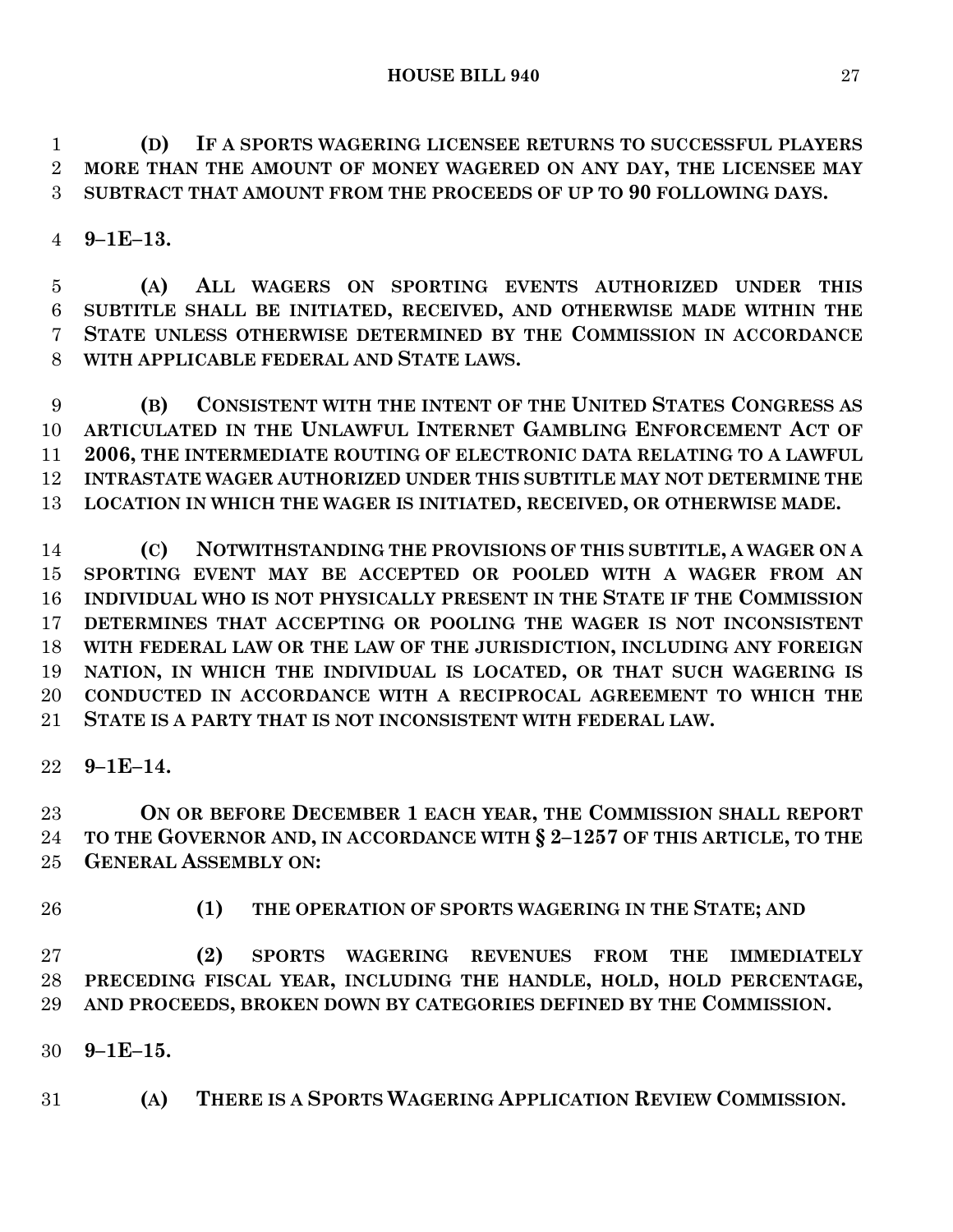**(B) (1) THE SPORTS WAGERING APPLICATION REVIEW COMMISSION CONSISTS OF THE FOLLOWING SEVEN MEMBERS:**

 **(I) THE CHAIR OF THE COMMISSION, OR THE CHAIR'S DESIGNEE;**

**(II) TWO MEMBERS APPOINTED BY THE GOVERNOR;**

 **(III) TWO MEMBERS APPOINTED BY THE PRESIDENT OF THE SENATE, WHO MAY NOT BE MEMBERS OF THE SENATE; AND**

 **(IV) TWO MEMBERS APPOINTED BY THE SPEAKER OF THE HOUSE, WHO MAY NOT BE MEMBERS OF THE HOUSE OF DELEGATES.**

 **(2) THE MEMBERSHIP OF THE SPORTS WAGERING APPLICATION REVIEW COMMISSION APPOINTED UNDER THIS SUBSECTION SHOULD REFLECT THE RACE, GENDER, AND GEOGRAPHIC DIVERSITY OF THE POPULATION OF THE STATE.**

 **(3) THE GOVERNOR SHALL DESIGNATE A CHAIR OF THE SPORTS WAGERING APPLICATION REVIEW COMMISSION FROM AMONG THE MEMBERS DESCRIBED UNDER PARAGRAPH (1)(I) AND (II) OF THIS SUBSECTION.**

 **(4) THE GOVERNOR, IN CONSULTATION WITH THE PRESIDENT OF THE SENATE AND THE SPEAKER OF THE HOUSE, MAY REMOVE A MEMBER OF THE SPORTS WAGERING APPLICATION REVIEW COMMISSION FOR INEFFICIENCY, MISCONDUCT IN OFFICE, OR NEGLECT OF DUTY.**

 **(C) A MEMBER OF THE SPORTS WAGERING APPLICATION REVIEW COMMISSION:**

- **(1) SHALL BE AT LEAST 21 YEARS OLD;**
- **(2) SHALL BE A CITIZEN OF THE UNITED STATES;**
- **(3) SHALL BE A RESIDENT OF THE STATE;**

 **(4) SHALL BE KNOWLEDGEABLE AND EXPERIENCED IN FISCAL MATTERS AND SHALL HAVE AT LEAST 10 YEARS OF SUBSTANTIAL EXPERIENCE:**

 **(I) AS AN EXECUTIVE WITH FIDUCIARY RESPONSIBILITIES IN CHARGE OF A LARGE ORGANIZATION OR FOUNDATION;**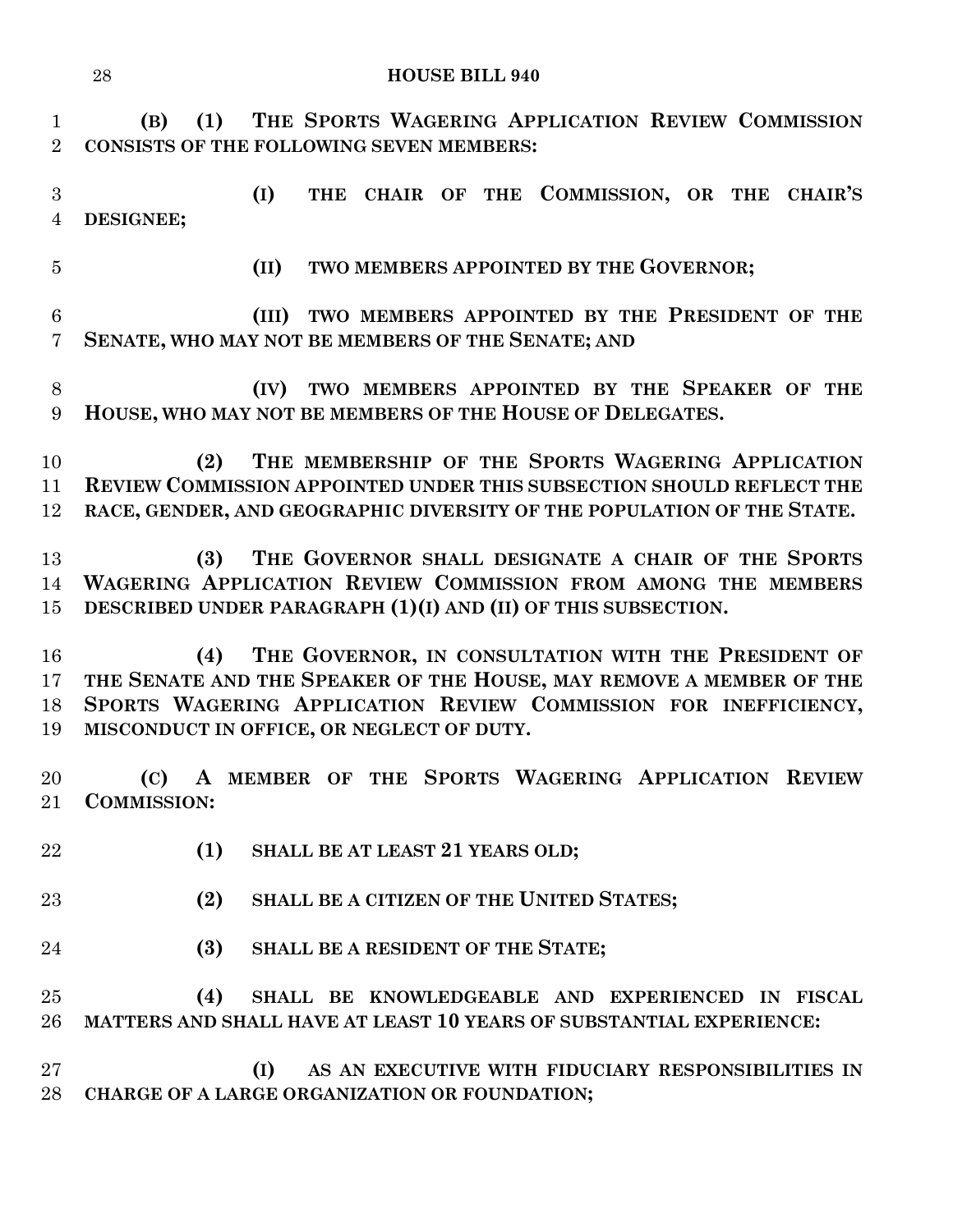**(II) IN AN ACADEMIC FIELD RELATING TO FINANCE OR ECONOMICS; OR**

 **(III) AS AN ECONOMIST, A FINANCIAL ANALYST, OR AN ACCOUNTANT, OR AS A PROFESSIONAL IN A SIMILAR PROFESSION RELATING TO FISCAL MATTERS OR ECONOMICS;**

 **(5) MAY NOT HAVE BEEN CONVICTED OF OR GRANTED PROBATION BEFORE JUDGMENT FOR A SERIOUS CRIME OR A CRIME THAT INVOLVES GAMBLING OR MORAL TURPITUDE;**

 **(6) MAY NOT HAVE AN OFFICIAL RELATIONSHIP TO A PERSON THAT HOLDS A LICENSE UNDER THIS SUBTITLE;**

 **(7) MAY NOT HAVE ANY DIRECT OR INDIRECT FINANCIAL INTEREST, OWNERSHIP, OR MANAGEMENT, INCLUDING HOLDING ANY STOCKS, BONDS, OR OTHER SIMILAR FINANCIAL INTERESTS IN ANY GAMING ACTIVITIES, INCLUDING HORSE RACING, VIDEO LOTTERY TERMINALS, OR LOTTERY;**

 **(8) MAY NOT RECEIVE OR SHARE IN, DIRECTLY OR INDIRECTLY, THE RECEIPTS OR PROCEEDS OF ANY GAMING ACTIVITIES, INCLUDING HORSE RACING OR LOTTERY;**

 **(9) MAY NOT HAVE A BENEFICIAL INTEREST IN ANY CONTRACT FOR THE MANUFACTURE OR SALE OF GAMING DEVICES, THE CONDUCT OF ANY GAMING ACTIVITY, OR THE PROVISION OF ANY INDEPENDENT CONSULTING SERVICES IN CONNECTION WITH ANY GAMING ESTABLISHMENT OR GAMING ACTIVITY;**

 **(10) MAY NOT BE AN ELECTED OFFICIAL OF STATE OR LOCAL GOVERNMENT; AND**

 **(11) SHALL FILE A FINANCIAL DISCLOSURE STATEMENT WITH THE STATE ETHICS COMMISSION IN ACCORDANCE WITH TITLE 15, SUBTITLE 6 OF THIS ARTICLE.**

 **(D) A MEMBER OF THE SPORTS WAGERING APPLICATION REVIEW COMMISSION:**

 **(1) MAY NOT RECEIVE COMPENSATION FOR SERVING ON THE SPORTS WAGERING LICENSE REVIEW COMMISSION; BUT**

 **(2) IS ENTITLED TO REIMBURSEMENT FOR EXPENSES UNDER THE STANDARD STATE TRAVEL REGULATIONS, AS PROVIDED IN THE STATE BUDGET.**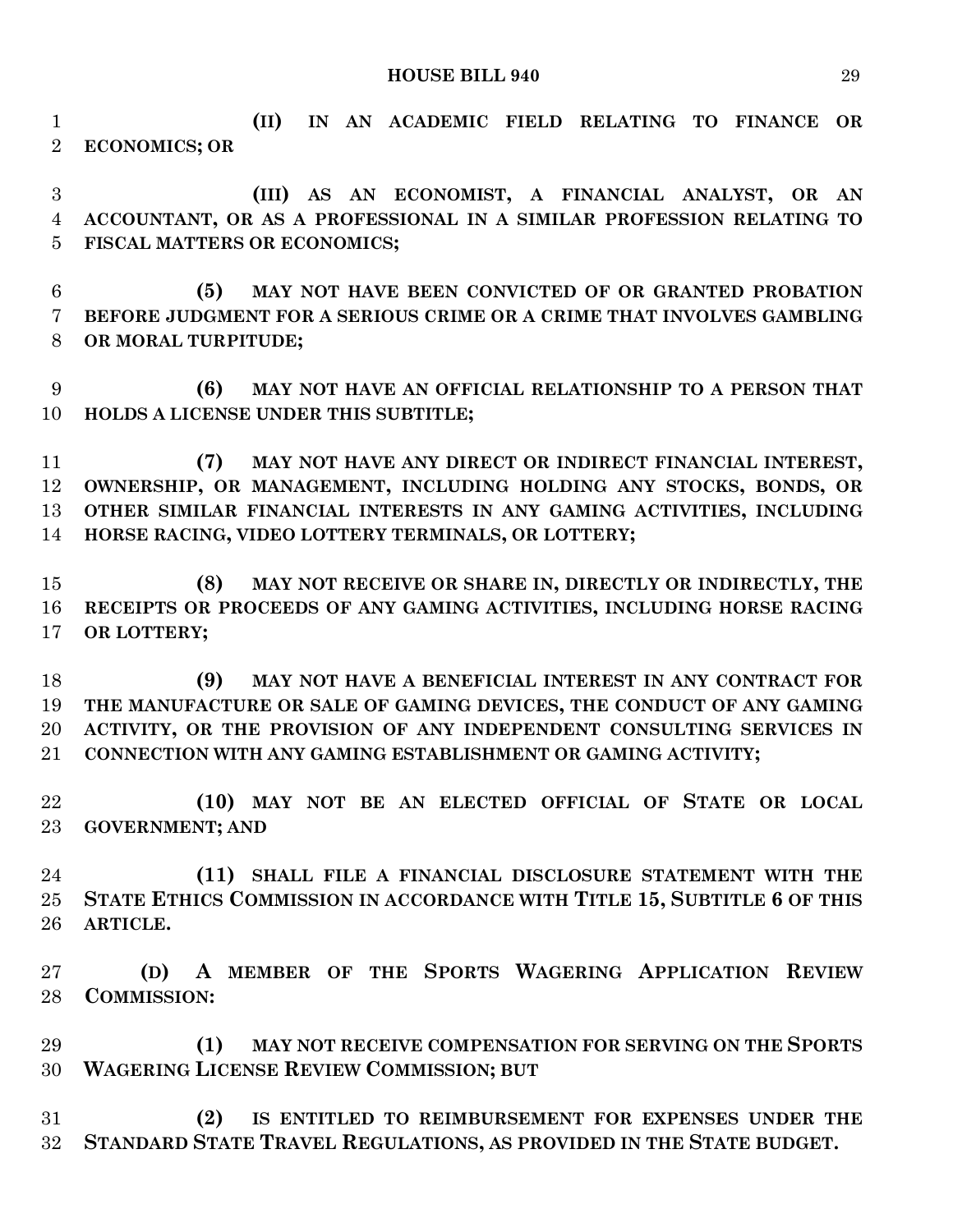**(E) (1) THE COMMISSION AND THE DEPARTMENT OF LEGISLATIVE SERVICES SHALL PROVIDE STAFF TO THE SPORTS WAGERING APPLICATION REVIEW COMMISSION.**

 **(2) THE DEPARTMENT OF LEGISLATIVE SERVICES SHALL CONTRACT WITH AN INDEPENDENT CONSULTANT THAT HAS AT LEAST 10 YEARS OF SUBSTANTIAL EXPERIENCE IN CONSULTING ON MATTERS RELATING TO THE GAMING INDUSTRY TO ASSIST THE SPORTS WAGERING APPLICATION REVIEW COMMISSION IN THE REVIEW AND ANALYSIS OF APPLICATIONS SUBMITTED UNDER THIS SECTION.**

**(F) THE SPORTS WAGERING APPLICATION REVIEW COMMISSION:**

 **(1) SHALL REVIEW APPLICATIONS FOR LICENSURE SUBMITTED IN ACCORDANCE WITH § 9–1E–06 OF THIS SUBTITLE; AND**

 **(2) MAY AWARD NOT MORE THAN FIVE CLASS B SPORTS WAGERING FACILITY LICENSES AND 10 MOBILE SPORTS WAGERING LICENSES TO QUALIFIED APPLICANTS, THROUGH A COMPETITIVE PROCESS CONSISTENT WITH THE PROCESS FOR COMPETITIVE SEALED PROPOSALS UNDER TITLE 13 OF THE STATE FINANCE AND PROCUREMENT ARTICLE.**

 **(G) NOTHING IN THIS SUBTITLE MAY BE CONSTRUED TO PREEMPT THE EXCLUSIVE AUTHORITY OF THE SPORTS WAGERING APPLICATION REVIEW COMMISSION TO AWARD SPORTS WAGERING LICENSES IN ACCORDANCE WITH THIS SUBTITLE.**

 **(H) (1) SUBJECT TO PARAGRAPH (2) OF THIS SUBSECTION, THE SPORTS WAGERING APPLICATION REVIEW COMMISSION SHALL ADOPT REGULATIONS GOVERNING THE EVALUATION OF APPLICATIONS FOR LICENSURE SUBMITTED IN ACCORDANCE WITH § 9–1E–06 OF THIS SUBTITLE.**

 **(2) THE SPORTS WAGERING APPLICATION REVIEW COMMISSION, IN CONSULTATION WITH THE CERTIFICATION AGENCY AS DEFINED IN § 14–301 OF THE STATE FINANCE AND PROCUREMENT ARTICLE, THE GOVERNOR'S OFFICE OF SMALL, MINORITY, AND WOMEN BUSINESS AFFAIRS, AND THE OFFICE OF THE ATTORNEY GENERAL, SHALL:**

 **(I) EVALUATE A STUDY OF THE SPORTS WAGERING INDUSTRY AND MARKET TO DETERMINE WHETHER THERE IS A COMPELLING INTEREST TO IMPLEMENT REMEDIAL MEASURES, IN ADDITION TO THE APPLICATION OF THE STATE MINORITY BUSINESS ENTERPRISE PROGRAM UNDER TITLE 14, SUBTITLE 3**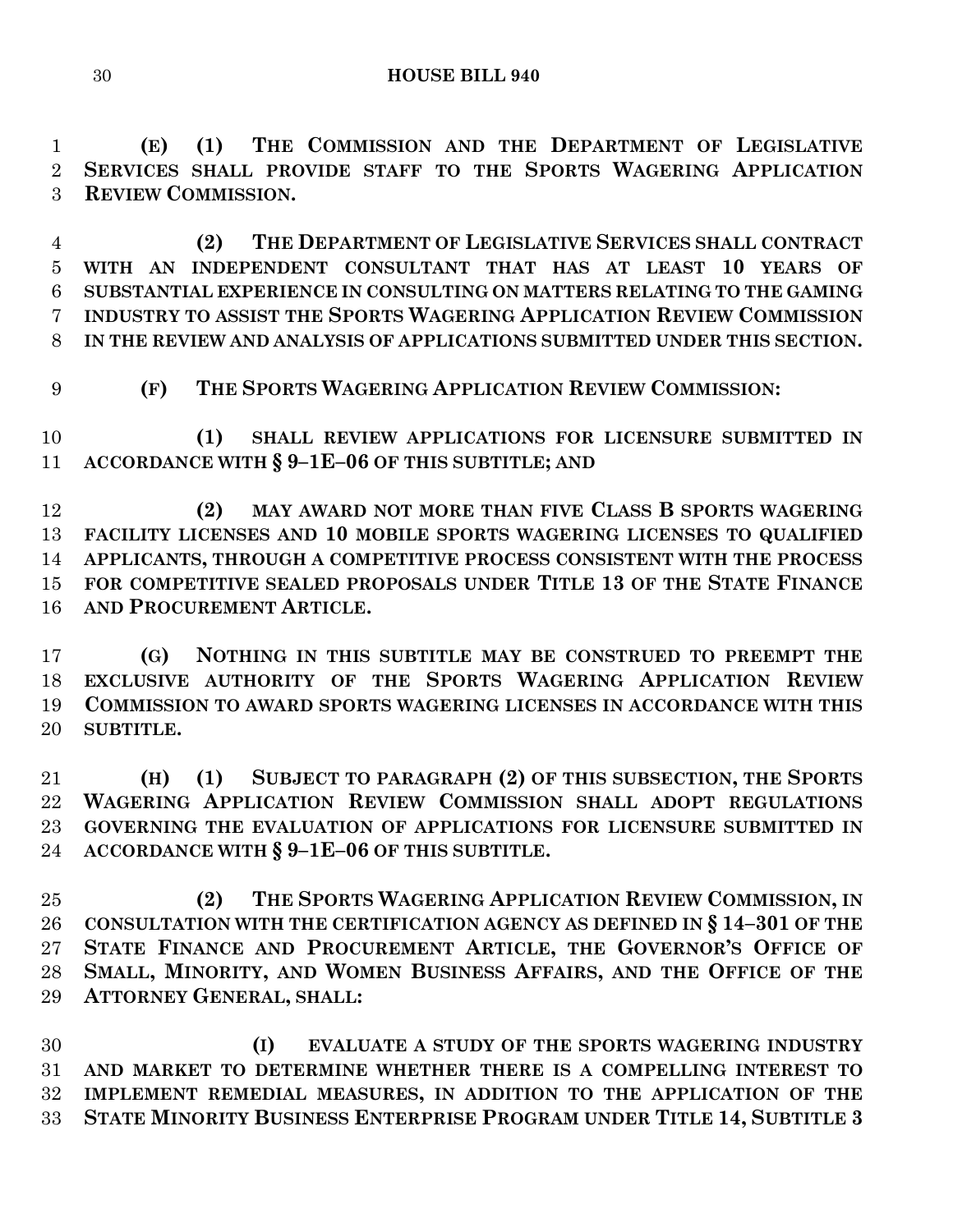**OF THE STATE FINANCE AND PROCUREMENT ARTICLE OR A SIMILAR PROGRAM, TO ASSIST MINORITIES AND WOMEN IN THE SPORTS WAGERING INDUSTRY;**

 **(II) EVALUATE RACE–NEUTRAL PROGRAMS OR OTHER METHODS THAT MAY BE USED TO ADDRESS THE NEEDS OF MINORITY AND WOMEN APPLICANTS AND MINORITY AND WOMEN–OWNED BUSINESSES SEEKING TO PARTICIPATE IN THE SPORTS WAGERING INDUSTRY; AND**

 **(III) ADOPT REGULATIONS TO IMPLEMENT REMEDIAL MEASURES, IF NECESSARY AND TO THE EXTENT PERMITTED BY STATE AND FEDERAL LAW, BASED ON THE FINDINGS OF THE STUDY EVALUATED UNDER ITEM (I) OF THIS PARAGRAPH.**

 **(I) (1) IF AN APPLICANT IS SEEKING INVESTORS IN THE ENTITY APPLYING FOR A SPORTS WAGERING LICENSE, THE APPLICANT SHALL TAKE THE FOLLOWING STEPS BEFORE BEING AWARDED A LICENSE BY THE SPORTS WAGERING APPLICATION REVIEW COMMISSION:**

 **(I) MAKE SERIOUS, GOOD–FAITH EFFORTS TO SOLICIT AND INTERVIEW A REASONABLE NUMBER OF MINORITY INVESTORS; AND**

 **(II) AS PART OF THE APPLICATION, SUBMIT A STATEMENT THAT LISTS THE NAMES AND ADDRESSES OF ALL MINORITY INVESTORS INTERVIEWED AND WHETHER OR NOT ANY OF THOSE INVESTORS HAVE PURCHASED AN EQUITY SHARE IN THE ENTITY SUBMITTING AN APPLICATION.**

 **(2) IF AN APPLICANT IS AWARDED A LICENSE BY THE SPORTS WAGERING APPLICATION REVIEW COMMISSION, THE APPLICANT SHALL SIGN A MEMORANDUM OF UNDERSTANDING WITH THE SPORTS WAGERING APPLICATION REVIEW COMMISSION THAT REQUIRES THE AWARDEE TO AGAIN MAKE SERIOUS, GOOD–FAITH EFFORTS TO INTERVIEW MINORITY INVESTORS IN ANY FUTURE ATTEMPTS TO RAISE VENTURE CAPITAL OR ATTRACT NEW INVESTORS TO THE ENTITY AWARDED THE LICENSE.**

 **(3) THE GOVERNOR'S OFFICE OF SMALL, MINORITY, AND WOMEN BUSINESS AFFAIRS, IN CONSULTATION WITH THE OFFICE OF THE ATTORNEY GENERAL, SHALL PROVIDE ASSISTANCE TO ALL POTENTIAL APPLICANTS AND POTENTIAL MINORITY INVESTORS TO SATISFY THE REQUIREMENTS UNDER PARAGRAPHS (1)(I) AND (2) OF THIS SUBSECTION.**

 **(J) THE SPORTS WAGERING APPLICATION REVIEW COMMISSION MAY NOT AWARD A SPORTS WAGERING LICENSE TO A PERSON THAT IS NOT QUALIFIED UNDER THIS SECTION OR THIS SUBTITLE.**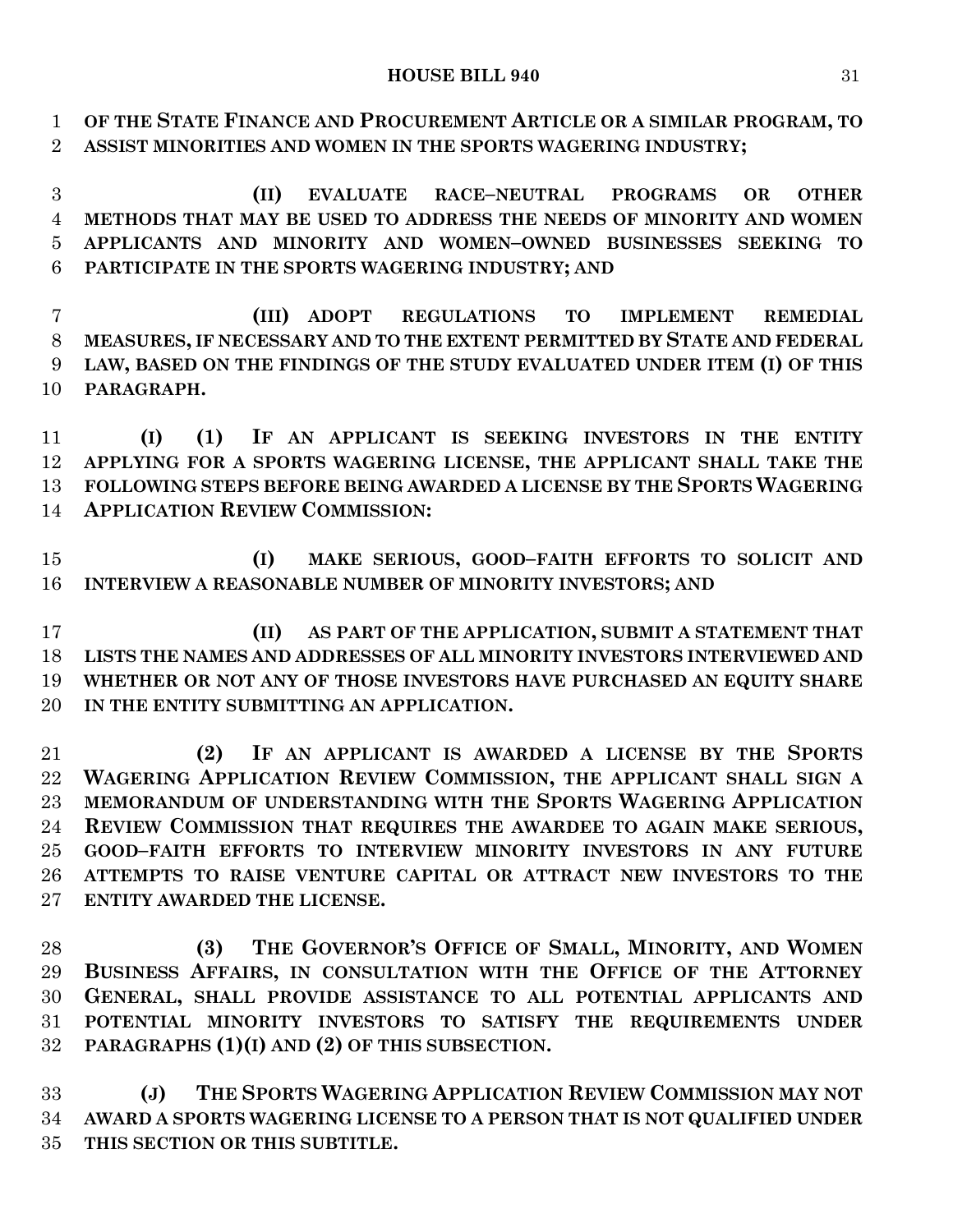**(K) (1) THE SPORTS WAGERING APPLICATION REVIEW COMMISSION SHALL REFER TO THE STATE LOTTERY AND GAMING CONTROL COMMISSION THE NAME AND ALL RELEVANT INFORMATION CONCERNING A PERSON THAT MAKES AN APPLICATION UNDER THIS SECTION.**

 **(2) ON RECEIPT OF THE INFORMATION IN PARAGRAPH (1) OF THIS SUBSECTION, THE STATE LOTTERY AND GAMING CONTROL COMMISSION SHALL EVALUATE WHETHER AN APPLICANT IS QUALIFIED TO HOLD A SPORTS WAGERING LICENSE UNDER THIS SUBTITLE.**

 **(3) ON COMPLETION OF ITS DETERMINATION, THE STATE LOTTERY AND GAMING CONTROL COMMISSION SHALL NOTIFY THE SPORTS WAGERING APPLICATION REVIEW COMMISSION OF ITS EVALUATION AS TO WHETHER AN APPLICANT IS QUALIFIED TO HOLD A SPORTS WAGERING LICENSE UNDER THIS SUBTITLE.**

 **(L) AFTER AN AWARD OF A SPORTS WAGERING LICENSE UNDER THIS SECTION, THE SPORTS WAGERING APPLICATION REVIEW COMMISSION SHALL NOTIFY THE STATE LOTTERY AND GAMING CONTROL COMMISSION OF THE SUCCESSFUL APPLICANTS.**

 **(M) AFTER AN AWARD OF A SPORTS WAGERING LICENSE UNDER THIS SECTION, THE STATE LOTTERY AND GAMING CONTROL COMMISSION SHALL:**

- 
- **(1) ISSUE THE SPORTS WAGERING LICENSE; AND**

 **(2) BE RESPONSIBLE FOR ALL MATTERS RELATING TO REGULATION OF THE LICENSEE.**

 **(N) (1) AN UNSUCCESSFUL APPLICANT FOR A SPORTS WAGERING LICENSE UNDER THIS SECTION MAY SEEK, UNDER TITLE 15 OF THE STATE FINANCE AND PROCUREMENT ARTICLE, REVIEW BY THE STATE BOARD OF CONTRACT APPEALS OF THE AWARDING OF THE SPORTS WAGERING LICENSE BY THE SPORTS WAGERING APPLICATION REVIEW COMMISSION.**

- 
- **(2) A PROCEEDING UNDER THIS SUBSECTION SHALL:**
- **(I) TAKE PRECEDENCE ON THE BOARD'S DOCKET;**
- **(II) BE HEARD AT THE EARLIEST PRACTICABLE DATE; AND**
- **(III) BE EXPEDITED IN EVERY WAY.**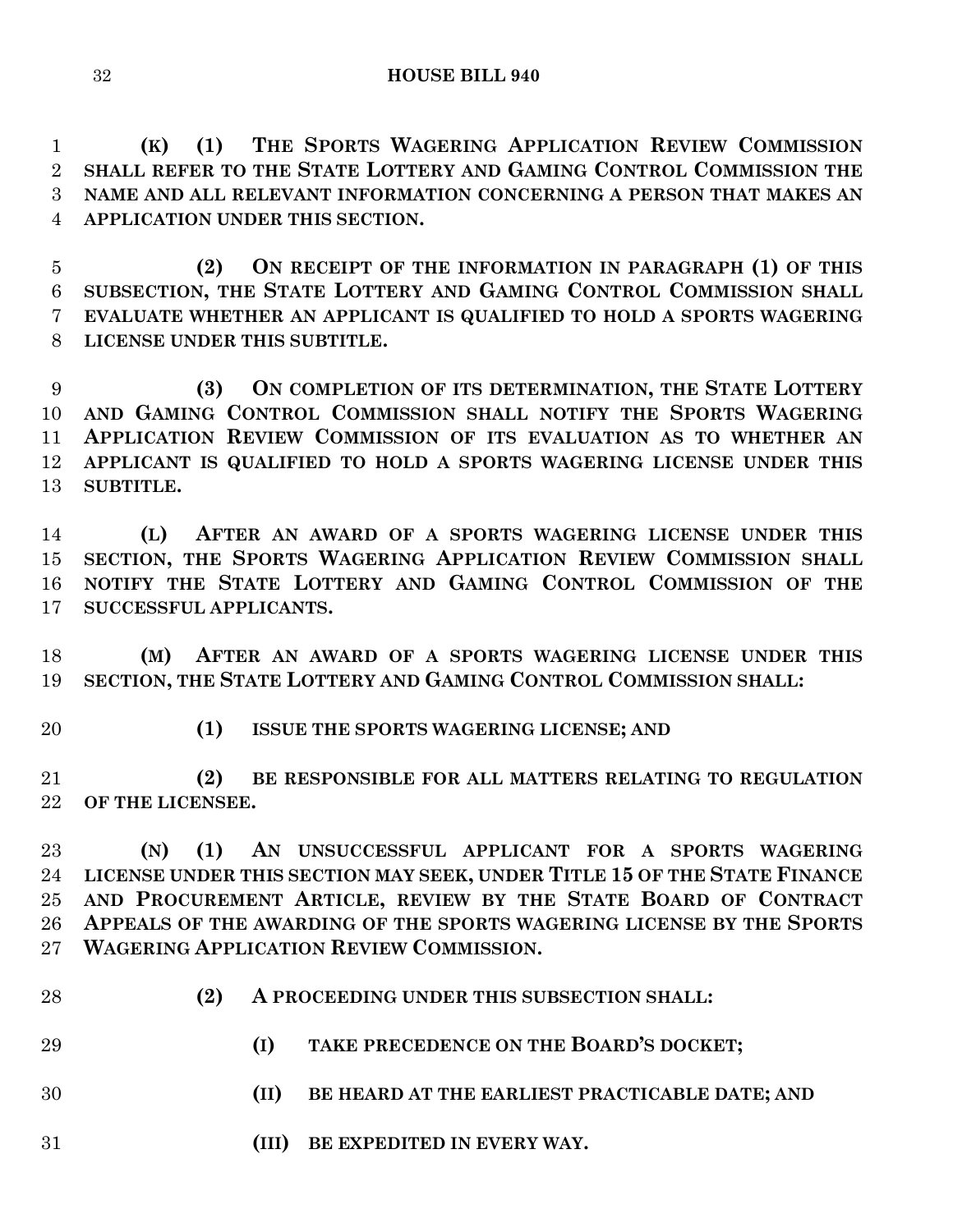**(O) (1) NOTHING IN THIS SUBTITLE MAY BE CONSTRUED TO REQUIRE THE SPORTS WAGERING APPLICATION REVIEW COMMISSION TO AWARD ALL FIVE CLASS B SPORTS WAGERING FACILITY LICENSES OR ALL 10 MOBILE SPORTS WAGERING LICENSES AUTHORIZED UNDER THIS SUBTITLE.**

 **(2) NOTWITHSTANDING ANY OF THE PROVISIONS OF THIS SUBTITLE, THE SPORTS WAGERING APPLICATION REVIEW COMMISSION MAY NOT AWARD A SPORTS WAGERING LICENSE UNDER THIS SUBTITLE UNLESS THE SPORTS WAGERING APPLICATION REVIEW COMMISSION DETERMINES AND DECLARES THAT AN APPLICANT SELECTED FOR AWARD OF THE LICENSE IS IN THE PUBLIC INTEREST AND IS CONSISTENT WITH THE PURPOSES OF THIS SUBTITLE.**

 **(P) THE SPORTS WAGERING APPLICATION REVIEW COMMISSION MAY AWARD A SPORTS WAGERING LICENSE THAT IS REVOKED OR SURRENDERED UTILIZING THE CRITERIA ESTABLISHED IN THIS SUBTITLE.**

 **(Q) (1) EXCEPT AS PROVIDED IN PARAGRAPH (2) OF THIS SUBSECTION, THE SPORTS WAGERING APPLICATION REVIEW COMMISSION SHALL TERMINATE ON JANUARY 1, 2028.**

 **(2) THE GOVERNOR MAY RECONSTITUTE THE SPORTS WAGERING APPLICATION REVIEW COMMISSION, WHICH SHALL INCLUDE THE APPOINTMENT OF NEW MEMBERS BASED ON THE CRITERIA ESTABLISHED UNDER SUBSECTIONS (B) AND (C) OF THIS SECTION:**

 **(I) 1 YEAR PRIOR TO THE EXPIRATION OF A SPORTS WAGERING LICENSE; OR**

 **(II) FOLLOWING THE REVOCATION OR SURRENDER OF A SPORTS WAGERING LICENSE.**

 SECTION 3. AND BE IT FURTHER ENACTED, That it is the intent of the General Assembly that the Sports Wagering Application Review Commission established under § 9–1E–15 of the State Government Article, as enacted by Section 2 of this Act, shall examine the factors examined and remedial measures implemented by the Natalie M. LaPrade Medical Cannabis Commission with respect to the licensure of medical cannabis growers, processors, and dispensaries and determine whether similar factors and remedial measures may be applied to the sports wagering industry.

 SECTION 4. AND BE IT FURTHER ENACTED, That the certification agency designated by the Board of Public Works under § 14–303(b) of the State Finance and Procurement Article to certify and decertify minority business enterprises, in consultation with the Office of the Attorney General and the Governor's Office of Small, Minority, and